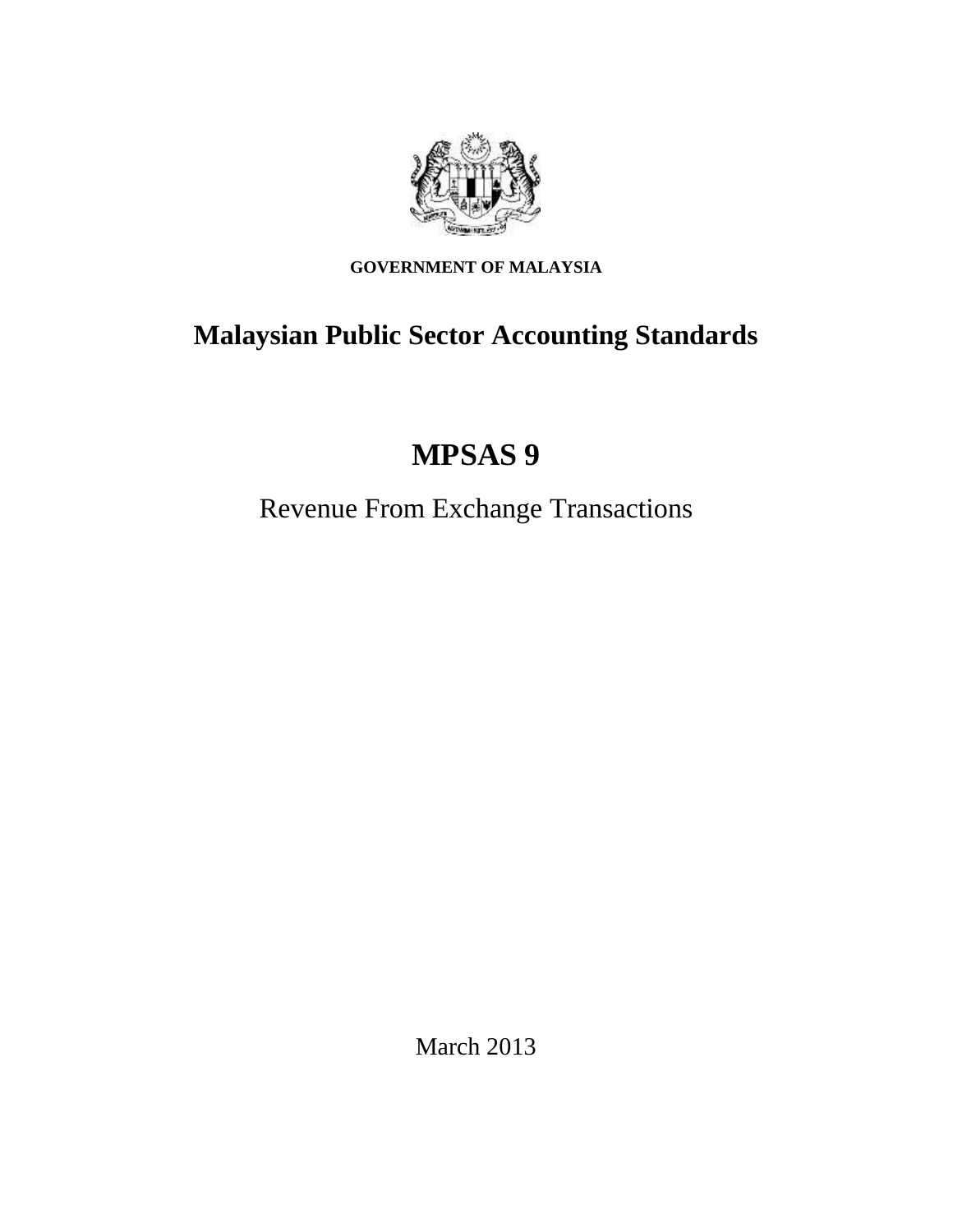## **MPSAS 9—REVENUE FROM EXCHANGE TRANSACTIONS**

#### **Acknowledgment**

This Malaysia Public Sector Accounting Standard (MPSAS) 9 is based on International Public Sector Accounting Standard (IPSAS) 9, Revenue, from the *Handbook of International Public Sector Accounting Pronouncements* of the International Public Sector Accounting Standards Board, published by the International Federation of Accountants (IFAC) in April 2011 and is used with permission of IFAC.

*Handbook of International Public Sector Accounting Pronouncements* © 2011 by the International Federation of Accountants (IFAC). All rights reserved.

Issued by: Accountant General's Department No. 1, Persiaran Perdana Kompleks Kementerian Kewangan Presint 2, Pusat Pentadbiran Kerajaan Persekutuan 62594 Putrajaya

Tel : 03-88821000 Faks : 03-88821765 Web: http://www.anm.gov.my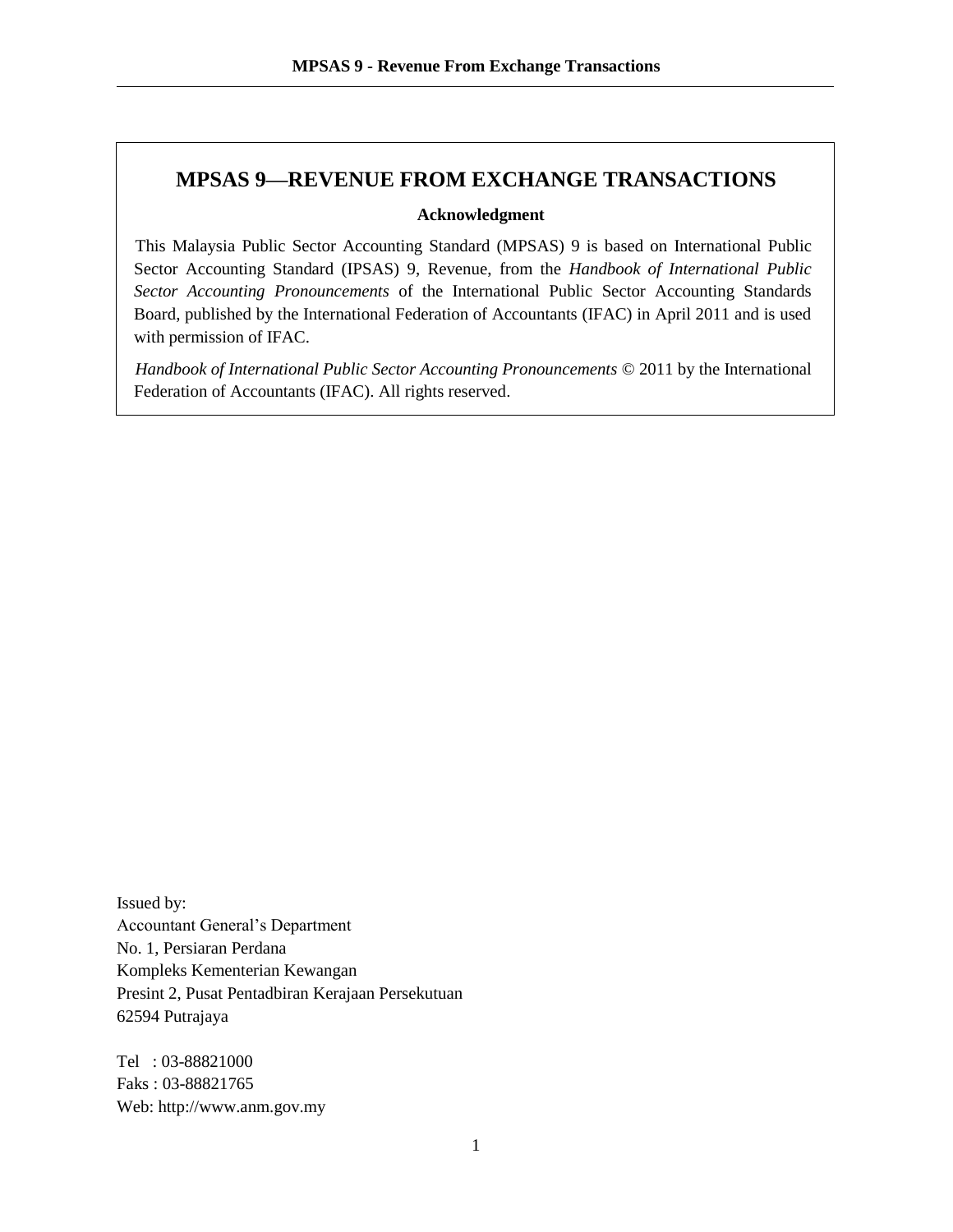Malaysian Public Sector Accounting Standard (MPSAS) 9, *Revenue from Exchange Transactions,* is set out in paragraphs 1- 42. All the paragraphs have equal authority. MPSAS 9 should be read in the context of its objective and the *Preface to the Malaysian Public Sector Accounting Standards*. MPSAS 3 *Accounting Policies, Changes in Accounting Estimates and Errors*, provides a basis for selecting and applying accounting policies in the absence of explicit guidance.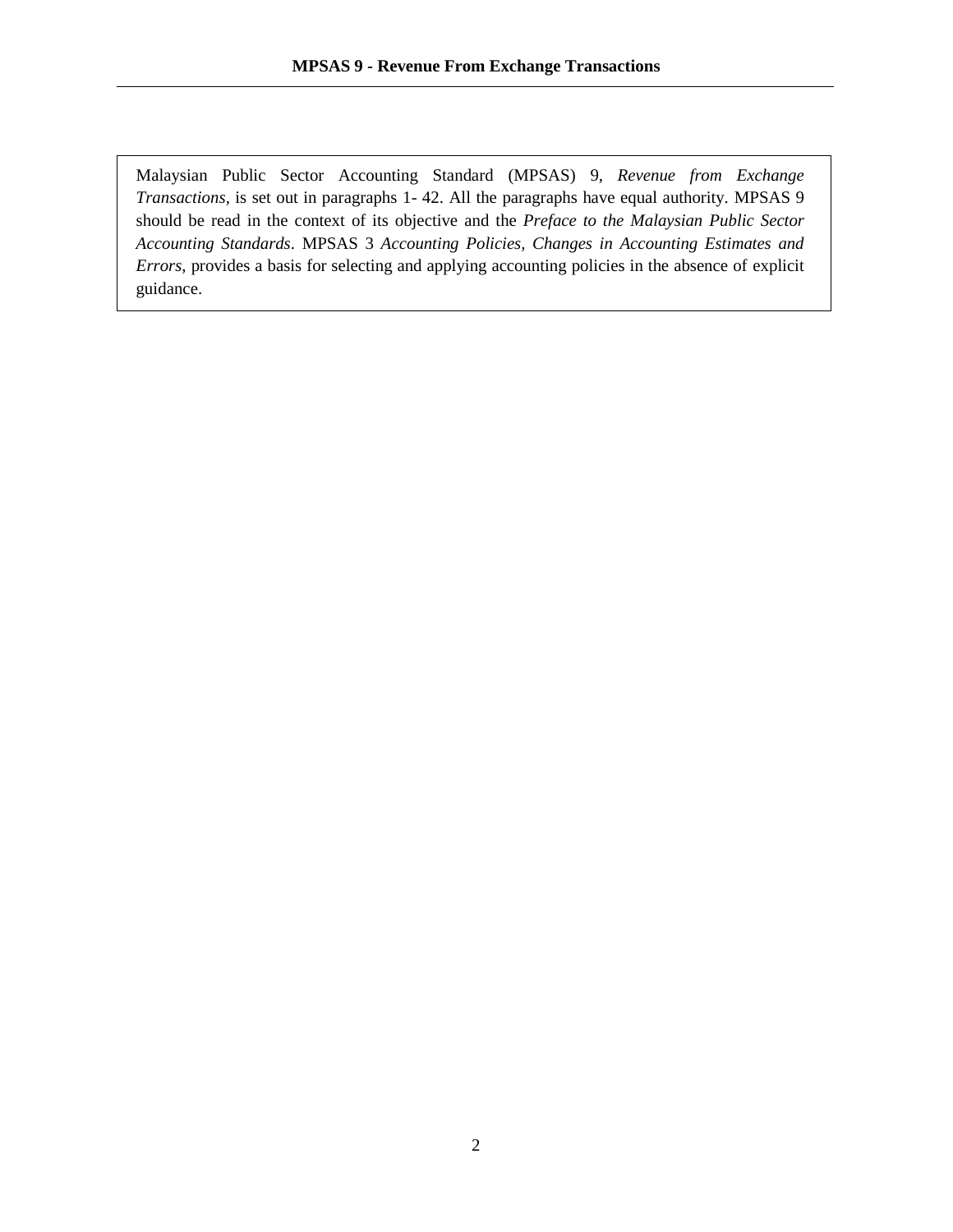## **MPSAS 9-REVENUE FROM EXCHANGE TRANSACTIONS CONTENTS**

|                                | Paragraph |
|--------------------------------|-----------|
| Objective                      |           |
|                                | $1 - 10$  |
|                                | $11 - 13$ |
|                                | $12 - 13$ |
|                                | $14 - 17$ |
|                                | 18        |
|                                | $19 - 27$ |
|                                | $28 - 32$ |
|                                | $33 - 38$ |
|                                | $39 - 40$ |
|                                | $41 - 42$ |
| <b>Implementation Guidance</b> |           |
| Comparison with IPSAS 9        |           |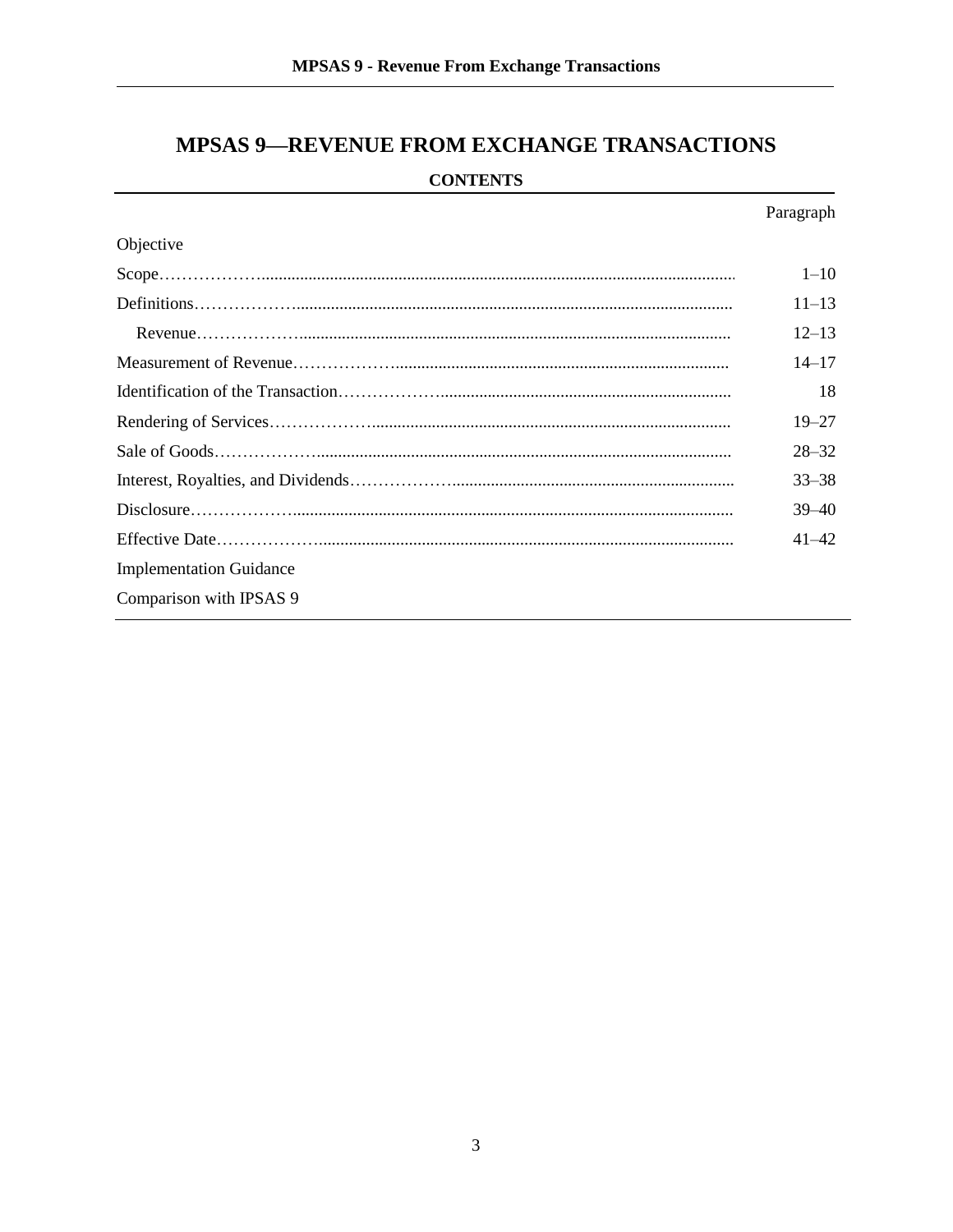## **Objective**

The IPSASB's *Framework for the Preparation and Presentation of Financial Statements* defines income as "increases in economic benefits during the accounting period in the form of inflows or enhancements of assets or decreases of liabilities that result in increases in equity, other than those relating to contributions from equity participants." The IPSASB definition of income encompasses both revenue and gains. This Standard uses the term "revenue," which encompasses both revenues and gains, in place of the term "income." Certain specific items to be recognized as revenues are addressed in other standards, and are excluded from the scope of this Standard. For example, gains arising on the sale of property, plant, and equipment are specifically addressed in standards on property, plant, and equipment and are not covered in this Standard.

The objective of this Standard is to prescribe the accounting treatment of revenue arising from exchange transactions and events.

The primary issue in accounting for revenue is determining when to recognize revenue. Revenue is recognized when it is probable that:

- (a) Future economic benefits or service potential will flow to the entity; and
- (b) These benefits can be measured reliably.

This Standard identifies the circumstances in which these criteria will be met and, therefore, revenue will be recognized. It also provides practical guidance on the application of these criteria.

### **Scope**

- 1. **An entity that prepares and presents financial statements under the accrual basis of accounting shall apply this Standard in accounting for revenue arising from the following exchange transactions and events:** 
	- (a) **The rendering of services;**
	- (b) **The sale of goods; and**
	- (c) **The use by others of entity assets yielding interest, royalties, and dividends or similar distributions.**
- 2. **This Standard applies to all public sector entities other than Government Business Enterprises (GBEs).**
- 3. The *Preface to Malaysian Public Sector Accounting Standards* issued by the Accountant General's Department explains that GBEs apply approved accounting standards issued by the Malaysian Accounting Standards Board (MASB). GBEs are defined in MPSAS 1, *Presentation of Financial Statements.*
- 4. This Standard does not deal with revenue arising from non-exchange transactions.
- 5. Public sector entities may derive revenues from exchange or non-exchange transactions. An exchange transaction is one in which the entity receives assets or services, or has liabilities extinguished, and directly gives approximately equal value (primarily in the form of goods,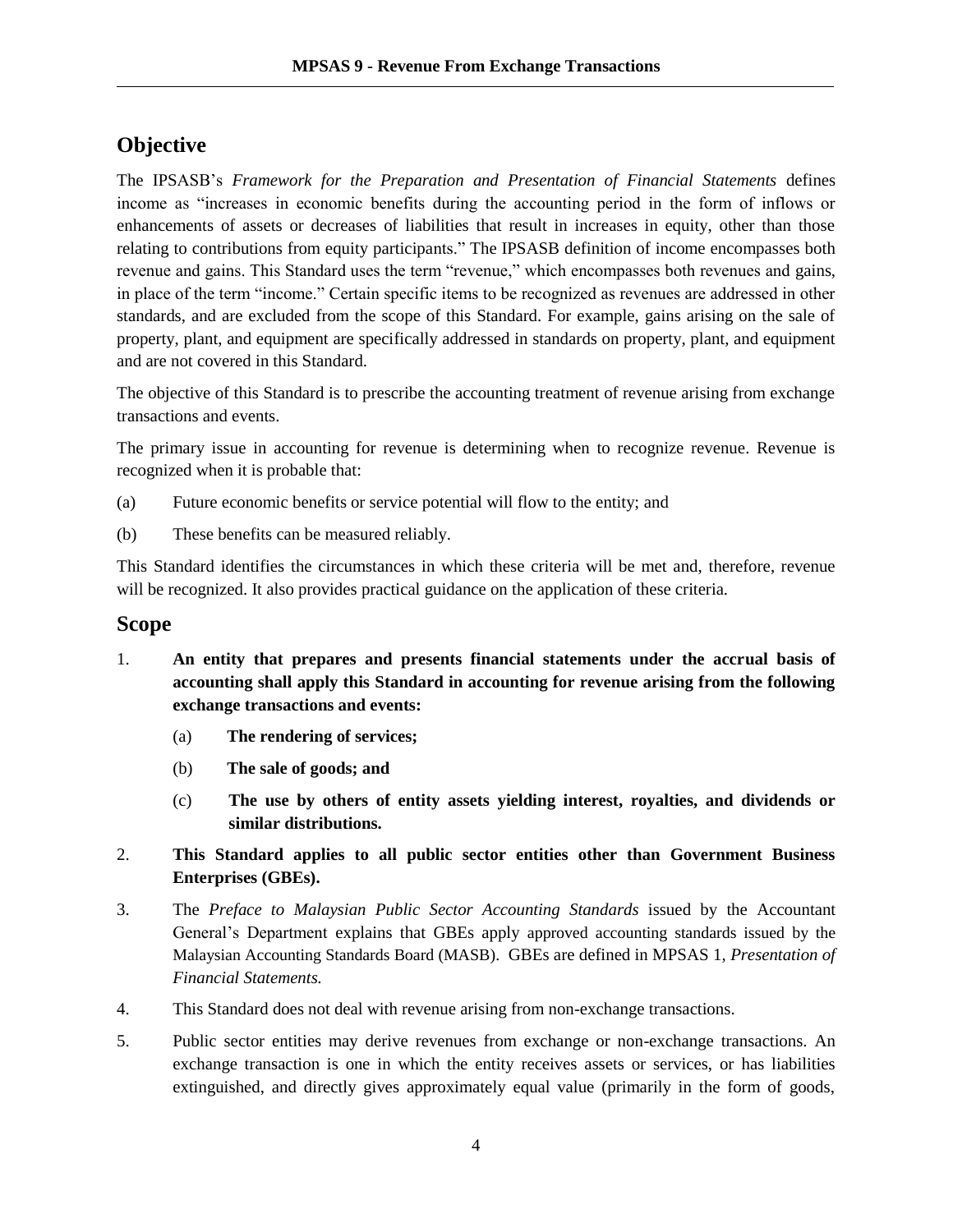services, or use of assets) to the other party in exchange. Examples of exchange transactions include:

- (a) The purchase or sale of goods or services; or
- (b) The lease of property, plant, and equipment at market rates.
- 6. In distinguishing between exchange and non-exchange revenues, substance rather than the form of the transaction should be considered. Examples of non-exchange transactions include revenue from the use of sovereign powers (for example, direct and indirect taxes, duties, and fines), grants, and donations.
- 7. The rendering of services typically involves the performance by the entity of an agreed task over an agreed period of time. The services may be rendered within a single period, or over more than one period. Examples of services rendered by public sector entities for which revenue is typically received in exchange may include the provision of housing, management of water facilities, management of toll roads, and management of transfer payments. Some agreements for the rendering of services are directly related to construction contracts, for example, those for the services of project managers and architects. Revenue arising from these agreements is not dealt with in this Standard, but is dealt with in accordance with the requirements for construction contracts as specified in MPSAS 11, *Construction Contracts.*
- 8. Goods includes:
	- (a) Goods produced by the entity for the purpose of sale, such as publications; and
	- (b) Goods purchased for resale, such as merchandise or land and other property held for resale.
- 9. The use by others of entity assets gives rise to revenue in the form of:
	- (a) Interest charges for the use of cash or cash equivalents, or amounts due to the entity;
	- (b) Royalties charges for the use of long-term assets of the entity, for example, patents, trademarks, copyrights, and computer software; and
	- (c) Dividends or similar distributions distributions of surpluses to holders of equity investments in proportion to their holdings of a particular class of capital.
- 10. This Standard does not deal with revenues arising from:
	- (a) Lease agreements (see MPSAS 13, *Leases*);
	- (b) Dividends or similar distributions arising from investments that are accounted for under the equity method (see MPSAS 7, *Investments in Associates*);
	- (c) Gains from the sale of property, plant, and equipment (which are dealt with in MPSAS 17, *Property, Plant, and Equipment*);
	- (d) Insurance contracts within the scope of the relevant international or national accounting standard dealing with insurance contracts;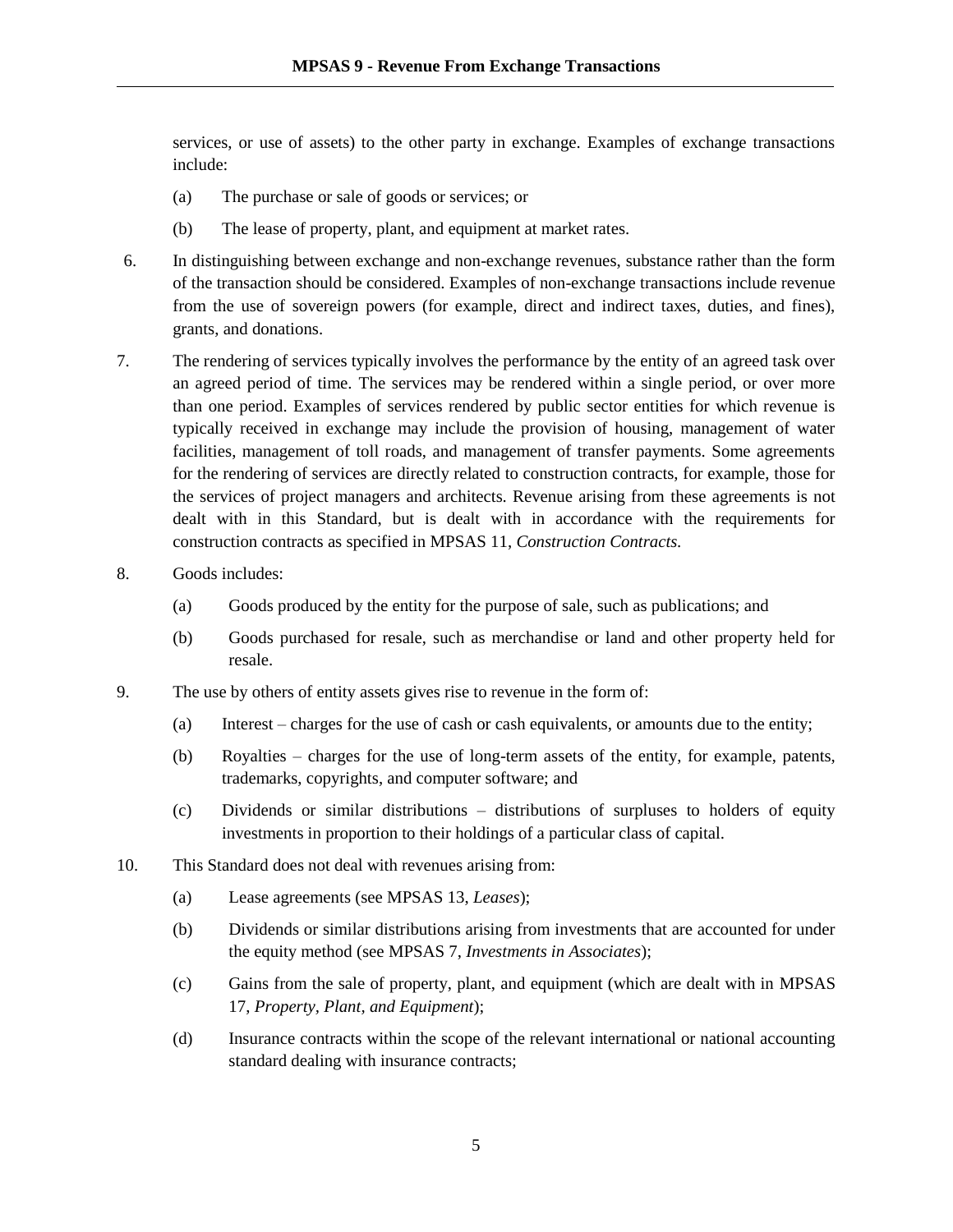- (e) Changes in the fair value of financial assets and financial liabilities or their disposal (guidance on the recognition and measurement of financial instruments can be found in MPSAS 29, *Financial Instruments: Recognition and Measurement*);
- (f) Changes in the value of other current assets;
- (g) Initial recognition, and from changes in the fair value of biological assets related to agricultural activity (see MPSAS 27, *Agriculture*);
- (gA) Initial recognition of agricultural produce (see MPSAS 27); and
- (h) The extraction of mineral ores.

### **Definitions**

11. **The following terms are used in this Standard with the meanings specified:** 

**Exchange transactions are transactions in which one entity receives assets or services, or has liabilities extinguished, and directly gives approximately equal value (primarily in the form of cash, goods, services, or use of assets) to another entity in exchange.** 

**Fair value is the amount for which an asset could be exchanged, or a liability settled, between knowledgeable, willing parties in an arm's length transaction.** 

**Non-exchange transactions are transactions that are not exchange transactions. In a nonexchange transaction, an entity either receives value from another entity without directly giving approximately equal value in exchange, or gives value to another entity without directly receiving approximately equal value in exchange.** 

**Terms defined in other MPSASs are used in this Standard with the same meaning as in those Standards, and are reproduced in the** *Glossary of Defined Terms* **published separately.** 

#### **Revenue**

- 12. Revenue includes only the gross inflows of economic benefits or service potential received and receivable by the entity on its own account. Amounts collected as an agent of the government or another government organization or on behalf of other third parties; for example, the collection of telephone and electricity payments by the post office on behalf of entities providing such services are not economic benefits or service potential that flow to the entity, and do not result in increases in assets or decreases in liabilities. Therefore, they are excluded from revenue. Similarly, in an agency relationship, the gross inflows of economic benefits or service potential include amounts collected on behalf of the principal that do not result in increases in net assets/equity for the entity. The amounts collected on behalf of the principal are not revenue. Instead, revenue is the amount of any commission received, or receivable, for the collection or handling of the gross flows.
- 13. Financing inflows, notably borrowings, do not meet the definition of revenue because they:
	- (a) Result in an equal change in both assets and liabilities; and
	- (b) Have no impact upon net assets/equity.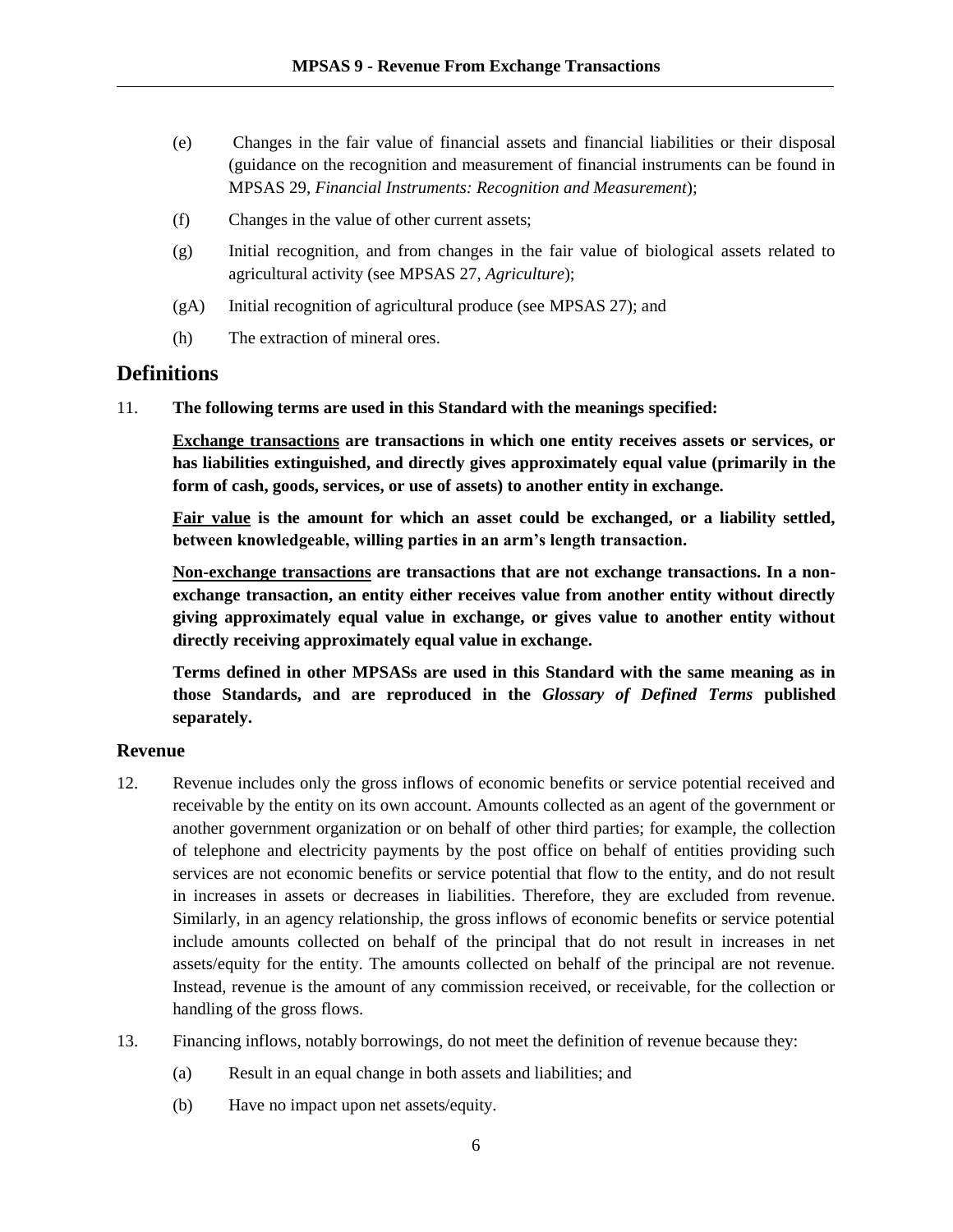Financing inflows are taken directly to the statement of financial position and added to the balances of assets and liabilities.

## **Measurement of Revenue**

#### 14. **Revenue shall be measured at the fair value of the consideration received or receivable.**

- 15. The amount of revenue arising on a transaction is usually determined by agreement between the entity and the purchaser or user of the asset or service. It is measured at the fair value of the consideration received, or receivable, taking into account the amount of any trade discounts and volume rebates allowed by the entity.
- 16. In most cases, the consideration is in the form of cash or cash equivalents, and the amount of revenue is the amount of cash or cash equivalents received or receivable. However, when the inflow of cash or cash equivalents is deferred, the fair value of the consideration may be less than the nominal amount of cash received or receivable. For example, an entity may provide interest-free credit to the purchaser or accept a note receivable bearing a below-market interest rate from the purchaser as consideration for the sale of goods. When the arrangement effectively constitutes a financing transaction, the fair value of the consideration is determined by discounting all future receipts using an imputed rate of interest. The imputed rate of interest is the more clearly determinable of either:
	- (a) The prevailing rate for a similar instrument of an issuer with a similar credit rating; or
	- (b) A rate of interest that discounts the nominal amount of the instrument to the current cash sales price of the goods or services.

The difference between the fair value and the nominal amount of the consideration is recognized as interest revenue in accordance with paragraphs 33 and 34.

17. When goods or services are exchanged or swapped for goods or services that are of a similar nature and value, the exchange is not regarded as a transaction that generates revenue. This is often the case with commodities like oil or milk, where suppliers exchange or swap inventories in various locations to fulfill demand on a timely basis in a particular location. When goods are sold or services are rendered in exchange for dissimilar goods or services, the exchange is regarded as a transaction that generates revenue. The revenue is measured at the fair value of the goods or services received, adjusted by the amount of any cash or cash equivalents transferred. When the fair value of the goods or services received cannot be measured reliably, the revenue is measured at the fair value of the goods or services given up, adjusted by the amount of any cash or cash equivalents transferred.

## **Identification of the Transaction**

18. The recognition criteria in this Standard are usually applied separately to each transaction. However, in certain circumstances, it is necessary to apply the recognition criteria to the separately identifiable components of a single transaction in order to reflect the substance of the transaction. For example, when the price of a product includes an identifiable amount for subsequent servicing, that amount is deferred, and recognized as revenue over the period during which the service is performed. Conversely, the recognition criteria are applied to two or more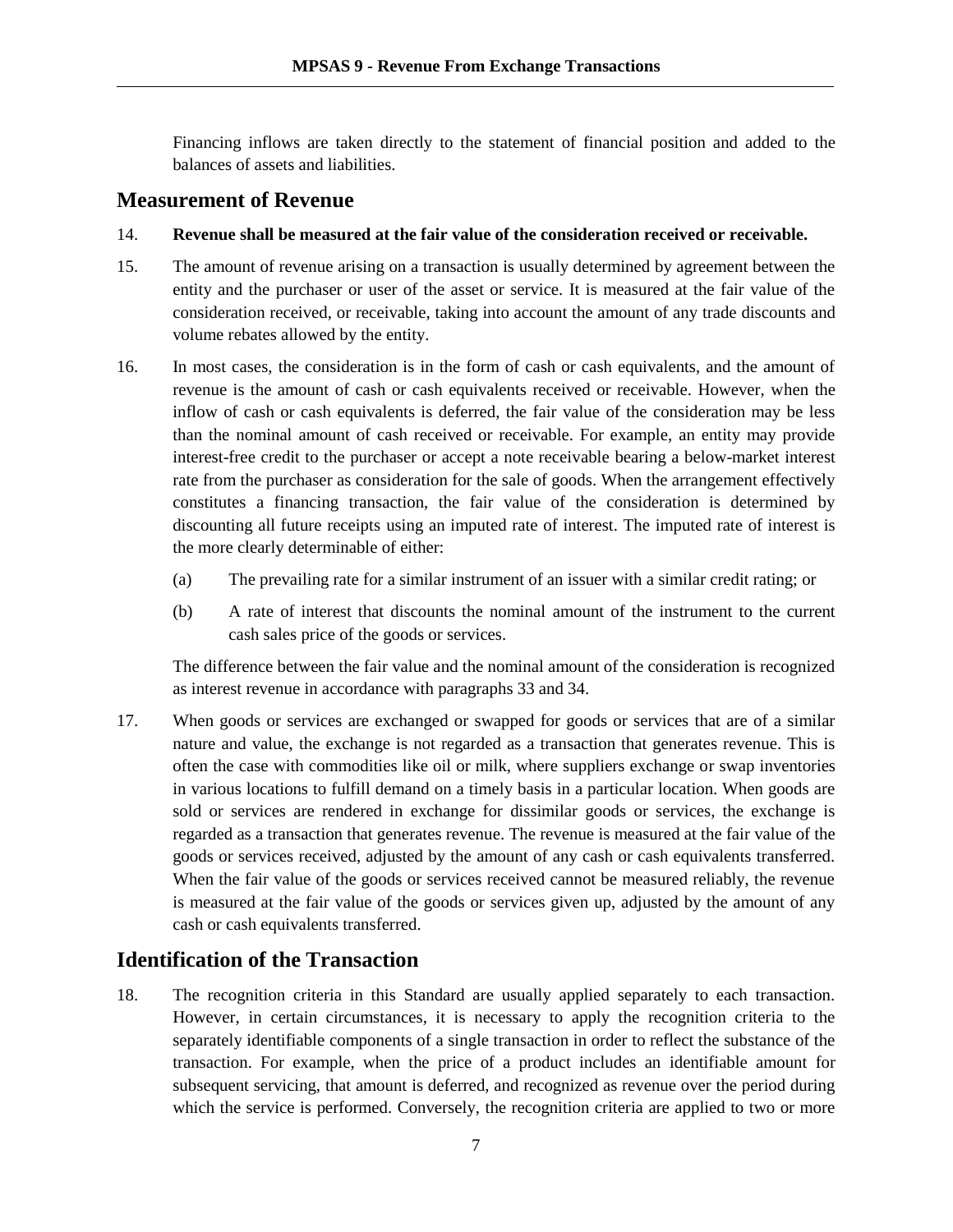transactions together when they are linked in such a way that the effect cannot be understood without reference to the series of transactions as a whole. For example, an entity may sell goods and, at the same time, enter into a separate agreement to repurchase the goods at a later date, thus negating the substantive effect of the transaction; in such a case, the two transactions are dealt with together.

## **Rendering of Services**

- 19. **When the outcome of a transaction involving the rendering of services can be estimated reliably, revenue associated with the transaction shall be recognized by reference to the stage of completion of the transaction at the reporting date. The outcome of a transaction can be estimated reliably when all the following conditions are satisfied:** 
	- (a) **The amount of revenue can be measured reliably;**
	- (b) **It is probable that the economic benefits or service potential associated with the transaction will flow to the entity;**
	- (c) **The stage of completion of the transaction at the reporting date can be measured reliably; and**
	- (d) **The costs incurred for the transaction and the costs to complete the transaction can be measured reliably.**
- 20. The recognition of revenue by reference to the stage of completion of a transaction is often referred to as the percentage of completion method. Under this method, revenue is recognized in the reporting periods in which the services are rendered. For example, an entity providing property valuation services would recognize revenue as the individual valuations are completed. The recognition of revenue on this basis provides useful information on the extent of service activity and performance during a period. MPSAS 11 also requires the recognition of revenue on this basis. The requirements of that Standard are generally applicable to the recognition of revenue and the associated expenses for a transaction involving the rendering of services.
- 21. Revenue is recognized only when it is probable that the economic benefits or service potential associated with the transaction will flow to the entity. However, when an uncertainty arises about the collectability of an amount already included in revenue, the uncollectable amount, or the amount in respect of which recovery has ceased to be probable, is recognized as an expense, rather than as an adjustment of the amount of revenue originally recognized.
- 22. An entity is generally able to make reliable estimates after it has agreed to the following with the other parties to the transaction:
	- (a) Each party's enforceable rights regarding the service to be provided and received by the parties;
	- (b) The consideration to be exchanged; and
	- (c) The manner and terms of settlement.

It is also usually necessary for the entity to have an effective internal financial budgeting and reporting system. The entity reviews and, when necessary, revises the estimates of revenue as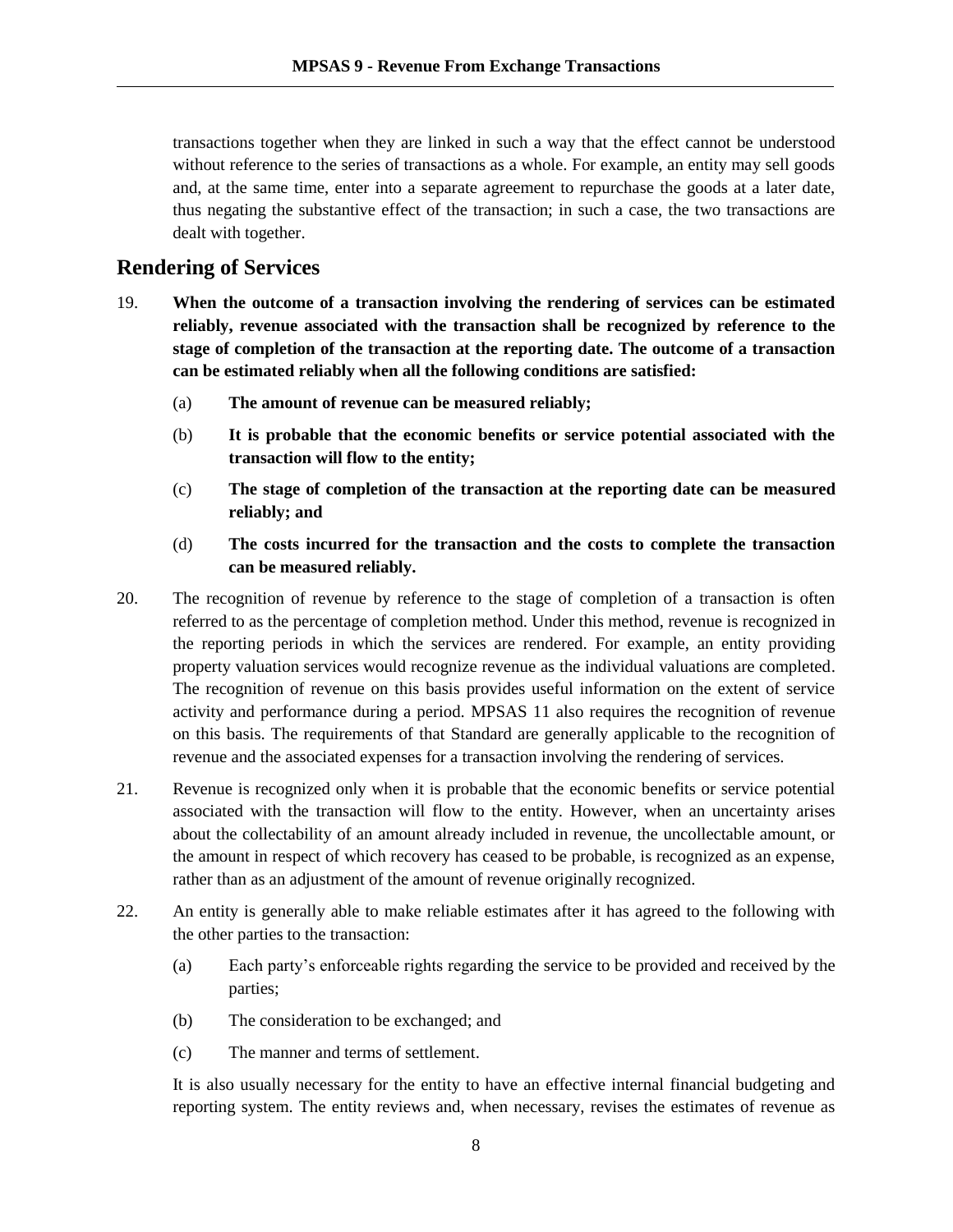the service is performed. The need for such revisions does not necessarily indicate that the outcome of the transaction cannot be estimated reliably.

- 23. The stage of completion of a transaction may be determined by a variety of methods. An entity uses the method that measures reliably the services performed. Depending on the nature of the transaction, the methods may include:
	- (a) Surveys of work performed;
	- (b) Services performed to date as a percentage of total services to be performed; or
	- (c) The proportion that costs incurred to date bear to the estimated total costs of the transaction. Only costs that reflect services performed to date are included in costs incurred to date. Only costs that reflect services performed or to be performed are included in the estimated total costs of the transaction. Progress payments and advances received from customers often do not reflect the services performed.
- 24. For practical purposes, when services are performed by an indeterminate number of acts over a specified time frame, revenue is recognized on a straight line basis over the specified time frame, unless there is evidence that some other method better represents the stage of completion. When a specific act is much more significant than any other acts, the recognition of revenue is postponed until the significant act is executed.

## 25. **When the outcome of the transaction involving the rendering of services cannot be estimated reliably, revenue shall be recognized only to the extent of the expenses recognized that are recoverable.**

- 26. During the early stages of a transaction, it is often the case that the outcome of the transaction cannot be estimated reliably. Nevertheless, it may be probable that the entity will recover the transaction costs incurred. Therefore, revenue is recognized only to the extent of costs incurred that are expected to be recoverable. As the outcome of the transaction cannot be estimated reliably, no surplus is recognized.
- 27. When:
	- (a) The outcome of a transaction cannot be estimated reliably; and
	- (b) It is not probable that the costs incurred will be recovered;

revenue is not recognized and the costs incurred are recognized as an expense. When the uncertainties that prevented the outcome of the contract being estimated reliably no longer exist, revenue is recognized in accordance with paragraph 19 rather than in accordance with paragraph 25.

## **Sale of Goods**

- 28. **Revenue from the sale of goods shall be recognized when all the following conditions have been satisfied:** 
	- (a) **The entity has transferred to the purchaser the significant risks and rewards of ownership of the goods;**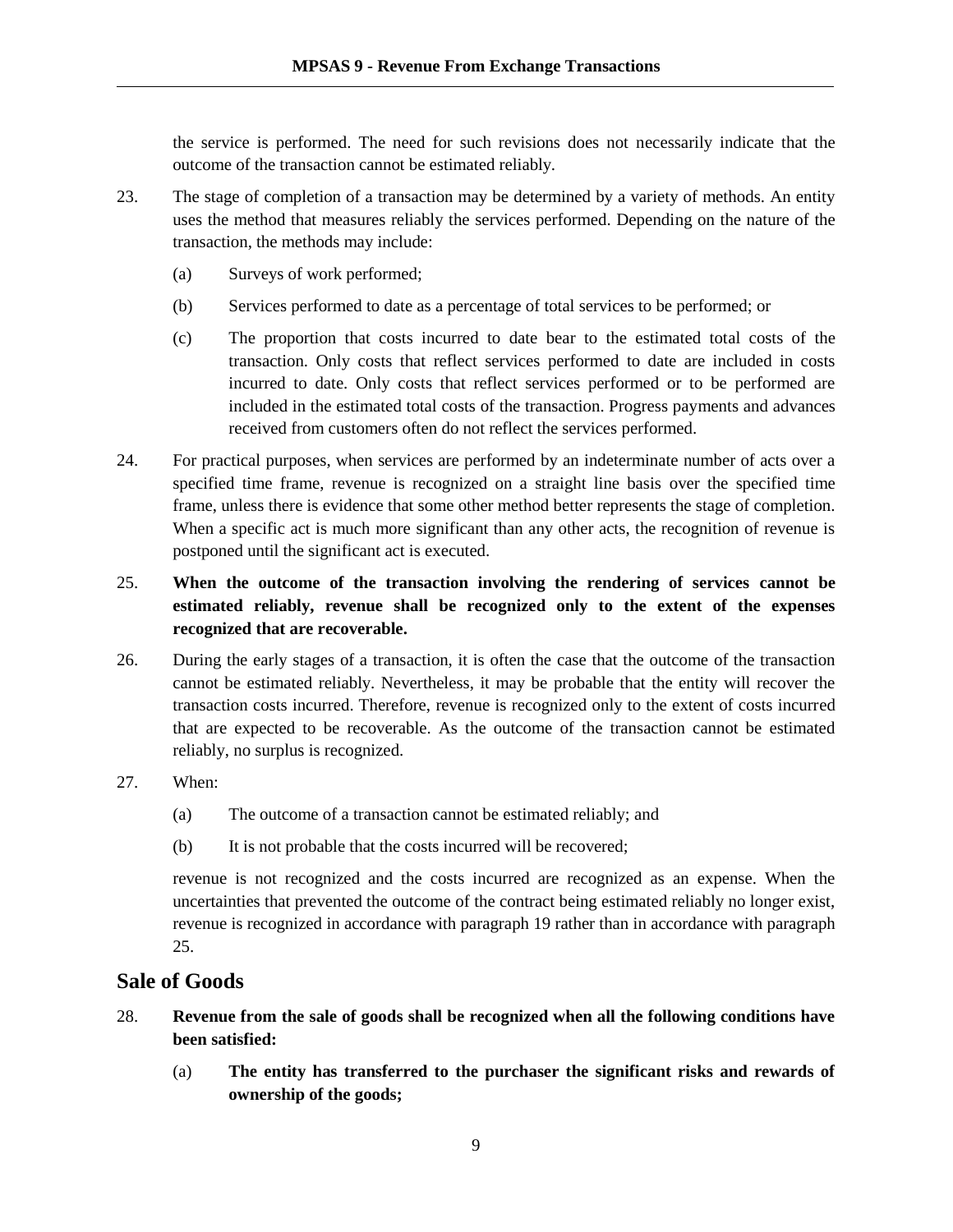- (b) **The entity retains neither continuing managerial involvement to the degree usually associated with ownership nor effective control over the goods sold;**
- (c) **The amount of revenue can be measured reliably;**
- (d) **It is probable that the economic benefits or service potential associated with the transaction will flow to the entity; and**
- (e) **The costs incurred or to be incurred in respect of the transaction can be measured reliably.**
- 29. The assessment of when an entity has transferred the significant risks and rewards of ownership to the purchaser requires an examination of the circumstances of the transaction. In most cases, the transfer of the risks and rewards of ownership coincides with the transfer of the legal title or the passing of possession to the purchaser. This is the case for most sales. However, in certain other cases, the transfer of risks and rewards of ownership occurs at a different time from the transfer of legal title or the passing of possession.
- 30. If the entity retains significant risks of ownership, the transaction is not a sale, and revenue is not recognized. An entity may retain a significant risk of ownership in a number of ways. Examples of situations in which the entity may retain the significant risks and rewards of ownership are:
	- (a) When the entity retains an obligation for unsatisfactory performance not covered by normal warranty provisions;
	- (b) When the receipt of the revenue from a particular sale is contingent on the derivation of revenue by the purchaser from its sale of the goods (for example, where a government publishing operation distributes educational material to schools on a sale or return basis);
	- (c) When the goods are shipped subject to installation and the installation is a significant part of the contract that has not yet been completed by the entity; and
	- (d) When the purchaser has the right to rescind the purchase for a reason specified in the sales contract, and the entity is uncertain about the probability of return.
- 31. If an entity retains only an insignificant risk of ownership, the transaction is a sale and revenue is recognized. For example, a seller may retain the legal title to the goods solely to protect the collectability of the amount due. In such a case, if the entity has transferred the significant risks and rewards of ownership, the transaction is a sale and revenue is recognized. Another example of an entity retaining only an insignificant risk of ownership may be a sale when a refund is offered if the purchaser is not satisfied. Revenue in such cases is recognized at the time of sale, provided the seller can reliably estimate future returns and recognizes a liability for returns based on previous experience and other relevant factors.
- 32. Revenue is recognized only when it is probable that the economic benefits or service potential associated with the transaction will flow to the entity. In some cases, this may not be probable until the consideration is received or until an uncertainty is removed. For example, the revenue may be dependent upon the ability of another entity to supply goods as part of the contract, and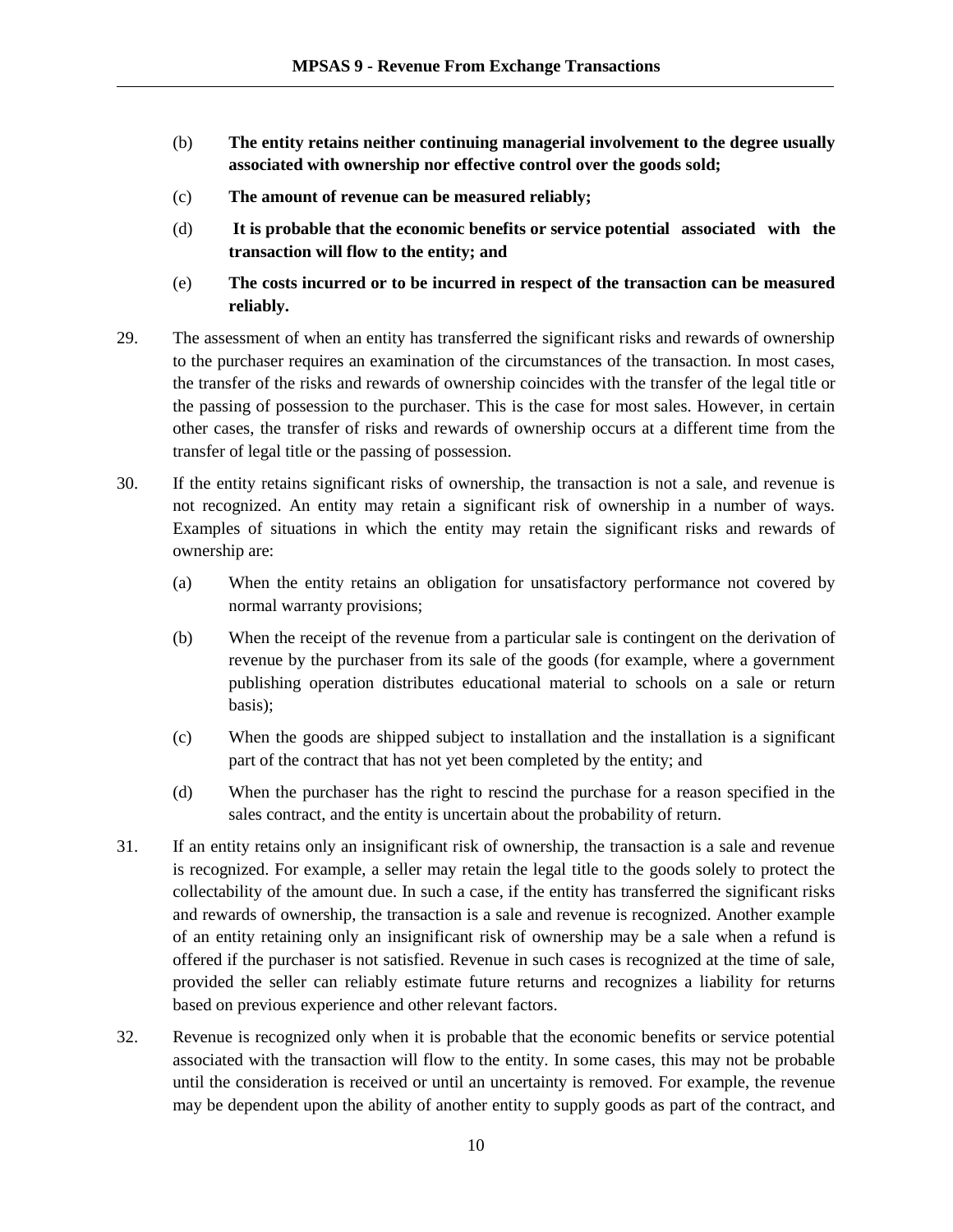if there is any doubt that this will occur, recognition may be delayed until it has occurred. When the goods are supplied, the uncertainty is removed and revenue is recognized. However, when an uncertainty arises about the collectability of an amount already included in revenue, the uncollectable amount, or the amount in respect of which recovery has ceased to be probable, is recognized as an expense, rather than as an adjustment of the amount of revenue originally recognized.

## **Interest, Royalties, and Dividends or Similar Distributions**

- 33. **Revenue arising from the use by others of entity assets yielding interest, royalties, and dividends or similar distributions shall be recognized using the accounting treatments set out in paragraph 34 when:** 
	- (a) **It is probable that the economic benefits or service potential associated with the transaction will flow to the entity; and**
	- (b) **The amount of the revenue can be measured reliably.**
- 34. **Revenue shall be recognized using the following accounting treatments:** 
	- (a) **Interest shall be recognized on a time proportion basis that takes into account the effective yield on the asset;**
	- (b) **Royalties shall be recognized as they are earned in accordance with the substance of the relevant agreement; and**
	- (c) **Dividends or similar distributions shall be recognized when the shareholder's or the entity's right to receive payment is established.**
- 35. The effective yield on an asset is the rate of interest required to discount the stream of future cash receipts expected over the life of the asset to equate to the initial carrying amount of the asset. Interest revenue includes the amount of amortization of any discount, premium, or other difference between the initial carrying amount of a debt security and its amount at maturity.
- 36. When unpaid interest has accrued before the acquisition of an interest-bearing investment, the subsequent receipt of interest is allocated between pre-acquisition and post-acquisition periods; only the post-acquisition portion is recognized as revenue. When dividends or similar distributions on equity securities are declared from pre-acquisition net surplus, those dividends or similar distributions are deducted from the cost of the securities. If it is difficult to make such an allocation except on an arbitrary basis; dividends or similar distributions are recognized as revenue unless they clearly represent a recovery of part of the cost of the equity securities.
- 37. Royalties, such as petroleum royalties, accrue in accordance with the terms of the relevant agreement, and are usually recognized on that basis unless, having regard to the substance of the agreement, it is more appropriate to recognize revenue on some other systematic and rational basis.
- 38. Revenue is recognized only when it is probable that the economic benefits or service potential associated with the transaction will flow to the entity. However, when an uncertainty arises about the collectability of an amount already included in revenue, the uncollectable amount, or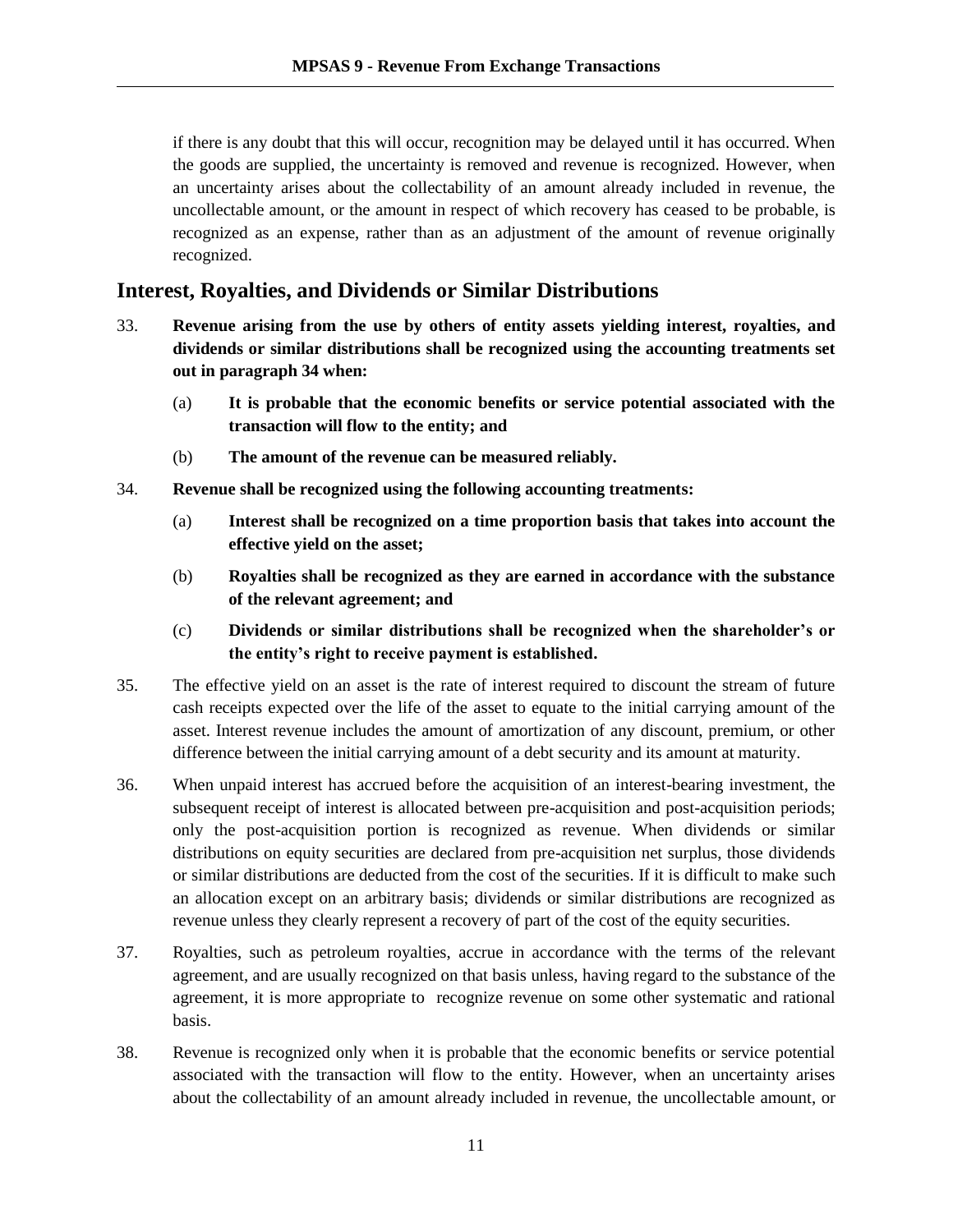the amount in respect of which recovery has ceased to be probable, is recognized as an expense, rather than as an adjustment of the amount of revenue originally recognized.

## **Disclosure**

- 39. **An entity shall disclose:** 
	- (a) **The accounting policies adopted for the recognition of revenue, including the methods adopted to determine the stage of completion of transactions involving the rendering of services;**
	- (b) **The amount of each significant category of revenue recognized during the period, including revenue arising from:** 
		- (i) **The rendering of services;**
		- (ii) **The sale of goods;**
		- (iii) **Interest;**
		- (iv) **Royalties; and**
		- (v) **Dividends or similar distributions; and**
	- (c) **The amount of revenue arising from exchanges of goods or services included in each significant category of revenue.**
- 40. Guidance on disclosure of any contingent assets and contingent liabilities can be found in MPSAS 19, *Provisions, Contingent Liabilities and Contingent Assets*. Contingent assets and contingent liabilities may arise from items such as warranty costs, claims, penalties, or possible losses.

## **Effective Date**

- 41. **An entity shall apply this Standard for annual financial statements covering periods beginning on or after January 1, 2017. Earlier application is encouraged. If an entity applies this Standard for a period beginning before January 1, 2017, it shall disclose that fact.**
- 42. When an entity adopts the accrual basis of accounting as defined by MPSASs for financial reporting purposes subsequent to this effective date, this Standard applies to the entity's annual financial statements covering periods beginning on or after the date of adoption.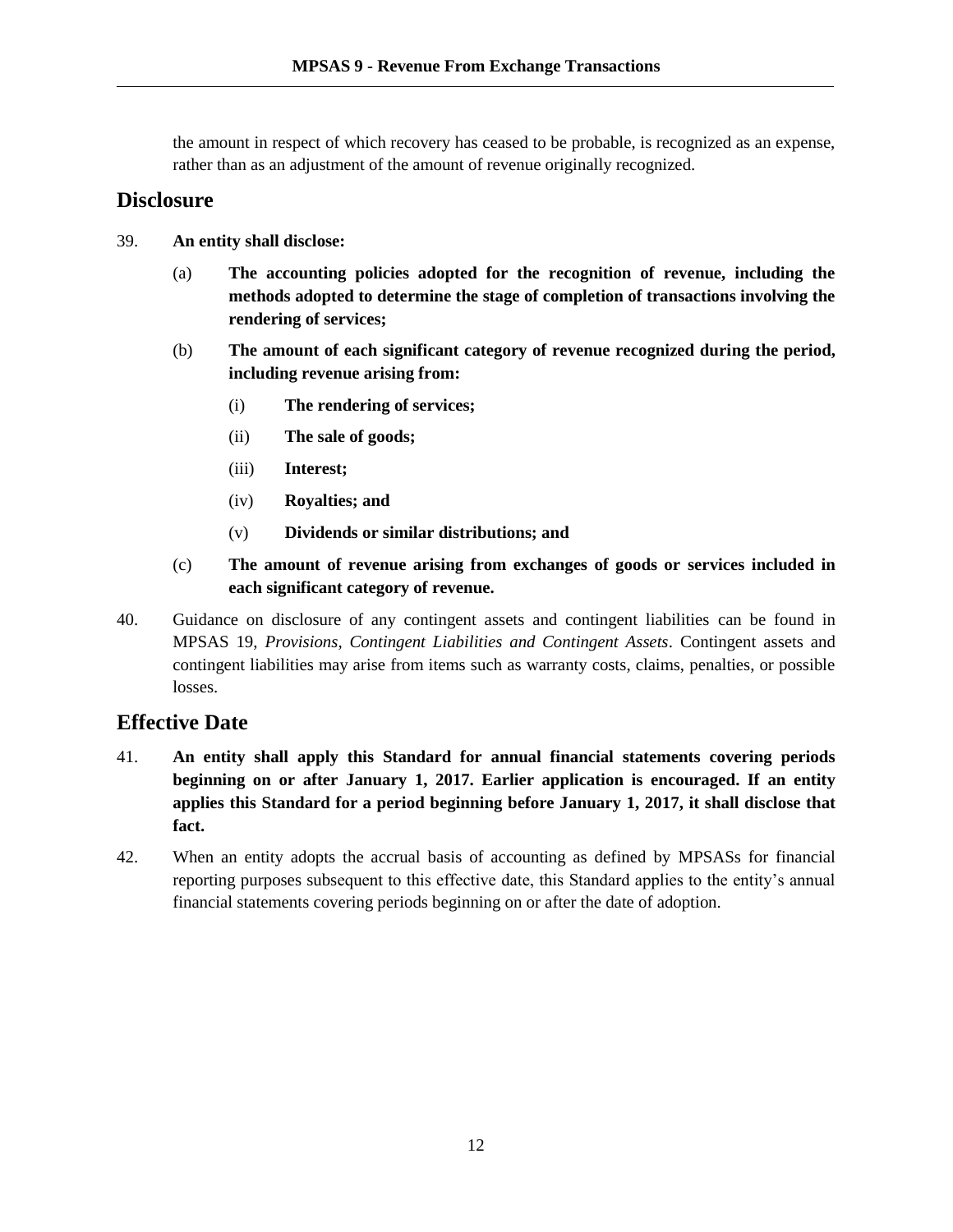## **Implementation Guidance**

*This guidance accompanies, but is not part of, MPSAS 9.* 

- IG1. Public sector entities derive revenues from exchange or non-exchange transactions. This Standard deals only with revenue arising from exchange transactions. Revenue from exchange transactions is derived from:
	- (a) Sale of goods or provision of services to third parties;
	- (b) Sale of goods or provision of services to other government agencies; and
	- (c) The use by others of entity assets yielding interest, royalties, and dividends or similar distributions.
- IG2. The application of the recognition criteria to particular transactions may be affected by:
	- (a) The different existing laws, which may determine the point in time at which the entity transfers the significant risks and rewards of ownership. Therefore, the examples in this section of the implementation guidance need to be read in the context of the different existing laws in which the transaction takes place; and
	- (b) The nature of the relationship (contractual or otherwise) between the entity that pays and the entity that receives the revenue (that is, the entities may agree on specific points in time at which the receiving entity can recognize revenue).

#### **Rendering of Services**

#### *Housing*

IG3. Rental income from the provision of housing is recognized as the income is earned in accordance with the terms of the tenancy agreement.

#### *School Transport*

IG4. Revenue from fares charged to passengers for the provision of school transport is recognized as the transport is provided.

#### *Management of Toll Roads*

IG5. Revenue from the management of toll roads is recognized as it is earned, based on the usage of the roads.

#### *Processing of Court Cases*

IG6. Revenue from the processing of court cases can be recognized either by reference to the stage of completion of the processing, or based on the periods during which the courts are in session.

#### *Management of Facilities, Assets, or Services*

IG7. Revenue from the management of facilities, assets, or services is recognized over the term of the contract as the management services are provided.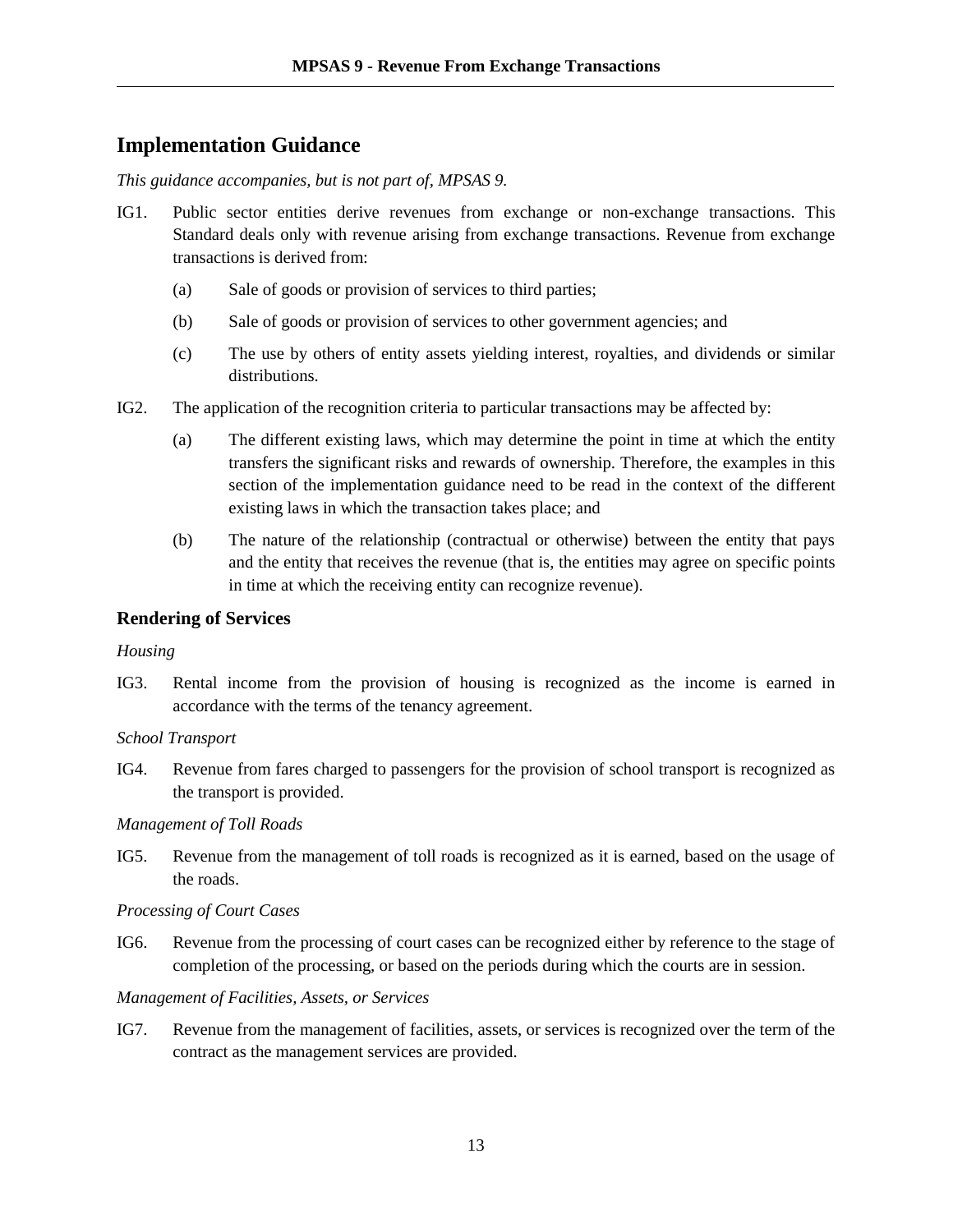#### *Science and Technology Research*

IG8. Revenue received from clients from contracts for undertaking science and technology research is recognized by reference to the stage of completion on individual projects.

#### *Installation Fees*

IG9. Installation fees are recognized as revenue by reference to the stage of completion of the installation, unless they are incidental to the sale of a product, in which case they are recognized when the goods are sold.

#### *Servicing Fees Included in the Price of the Product*

IG10. When the selling price of a product includes an identifiable amount for subsequent servicing (for example, after sales support and product enhancement on the sale of software), that amount is deferred and recognized as revenue over the period during which the service is performed. The amount deferred is that which will cover the expected costs of the services under the agreement, together with a reasonable return on those services.

#### *Insurance Agency Commissions*

IG11. Insurance agency commissions received or receivable that do not require the agent to render further service are recognized as revenue by the agent on the effective commencement or renewal dates of the related policies. However, when it is probable that the agent will be required to render further services during the life of the policy, the commission, or part thereof, is deferred and recognized as revenue over the period during which the policy is in force.

#### *Financial Service Fees*

- IG12. The recognition of revenue for financial service fees depends on:
	- (a) The purposes for which the fees are assessed; and
	- (b) The basis of accounting for any associated financial instrument.

The description of fees for financial services may not be indicative of the nature and substance of the services provided. Therefore, it is necessary to distinguish between fees that are an integral part of the effective yield of a financial instrument, fees that are earned as services are provided, and fees that are earned on the execution of a significant act.

#### (a) **Fees that are an integral part of the effective interest rate of a financial instrument**

Such fees are generally treated as an adjustment to the effective interest rate. However, when the financial instrument is measured at fair value with the change in fair value recognized in surplus or deficit, the fees are recognized as revenue when the instrument is initially recognized.

(i) *Origination fees received by the entity relating to the creation or acquisition of a financial asset other than one that under MPSAS 29 is classified as a financial asset "at fair value through surplus or deficit"* 

Such fees may include compensation for activities such as evaluating the borrower's financial condition, evaluating and recording guarantees, collateral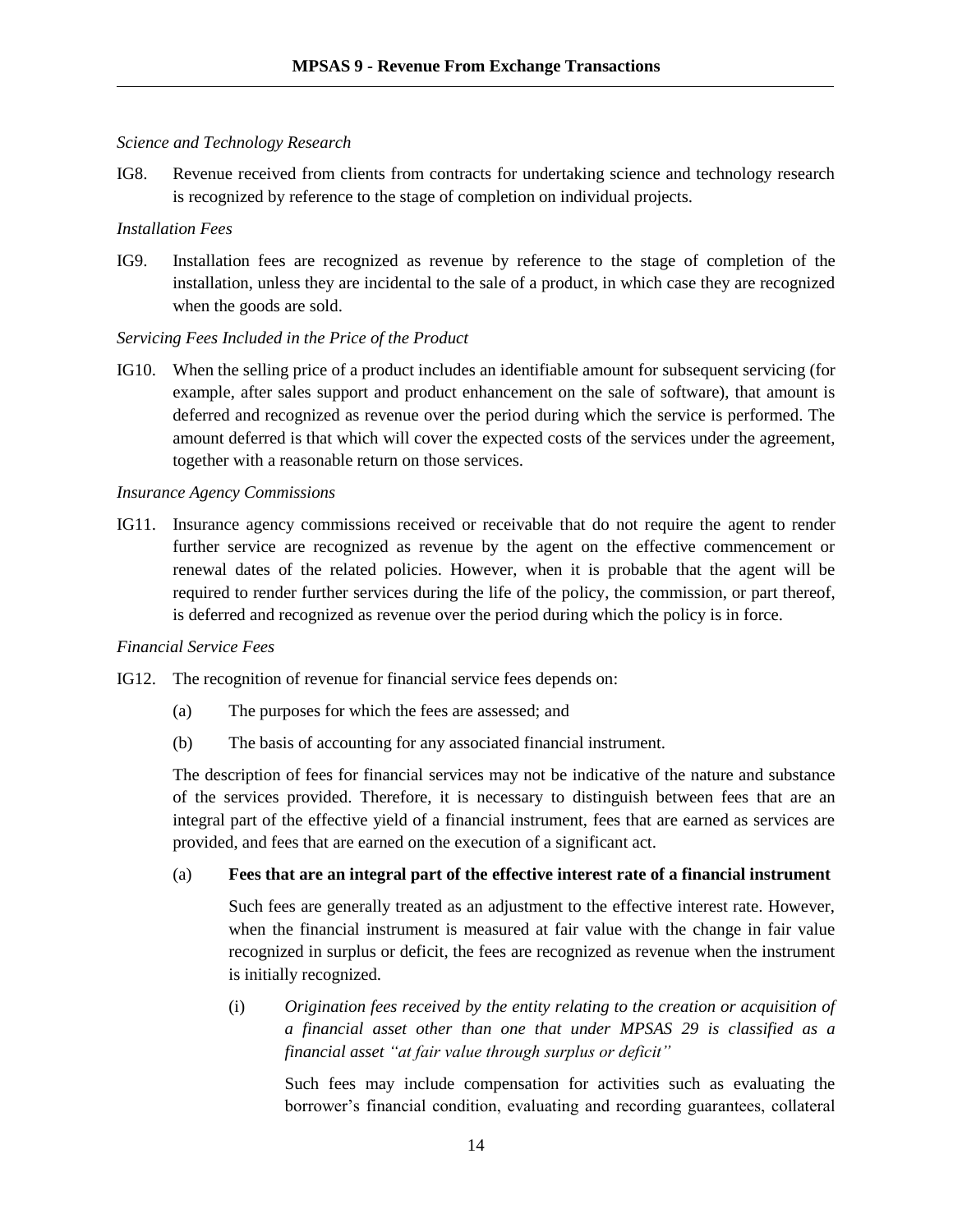and other security arrangements, negotiating the terms of the instrument, preparing and processing documents and closing the transaction. These fees are an integral part of generating an involvement with the resulting financial instrument and, together with the related transaction costs (as defined in *MPSAS* 29), are deferred and recognized as an adjustment to the effective interest rate.

(ii) *Commitment fees received by the entity to originate a loan when the loan commitment is outside the scope of MPSAS 29.*

If it is probable that the entity will enter into a specific lending arrangement and the loan commitment is not within the scope of *MPSAS* 29, the commitment fee received is regarded as compensation for an ongoing involvement with the acquisition of a financial instrument and, together with the related transaction costs (as defined in *MPSAS* 29), is deferred and recognized as an adjustment to the effective interest rate. If the commitment expires without the entity making the loan, the fee is recognized as revenue on expiry. Loan commitments that are within the scope of *MPSAS* 29 are accounted for as derivatives and measured at fair value.

(iii) *Origination fees received on issuing financial liabilities measured at amortized cost* 

These fees are an integral part of generating an involvement with a financial liability. When a financial liability is not classified as "at fair value through surplus or deficit," the origination fees received are included, with the related transaction costs (as defined in *MPSAS* 29) incurred, in the initial carrying amount of the financial liability and recognized as an adjustment to the effective interest rate. An entity distinguishes fees and costs that are an integral part of the effective interest rate for the financial liability from origination fees and transaction costs relating to the right to provide services, such as investment management services.

#### (b) **Fees earned as services are provided**

(i) *Fees charged for servicing a loan*

Fees charged by an entity for servicing a loan are recognized as revenue as the services are provided.

(ii) *Commitment fees to originate a loan when the loan commitment is outside the scope of MPSAS 29*

If it is unlikely that a specific lending arrangement will be entered into and the loan commitment is outside the scope of *MPSAS* 29, the commitment fee is recognized as revenue on a time proportion basis over the commitment period. Loan commitments that are within the scope *MPSAS* 29 are accounted for as derivatives and measured at fair value.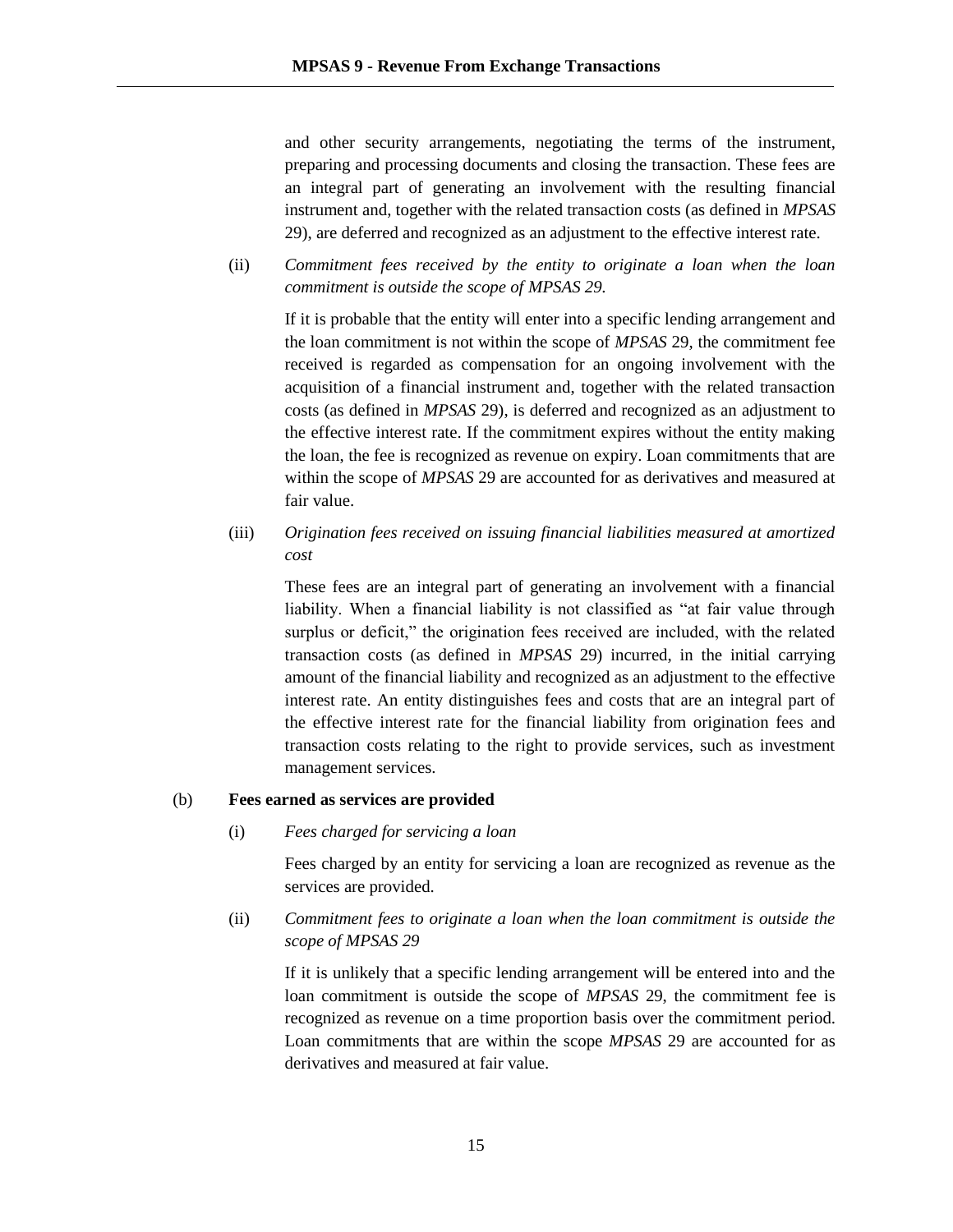#### (iii) *Investment management fees*

Fees charged for managing investments are recognized as revenue as the services are provided.

Incremental costs that are directly attributable to securing an investment management contract are recognized as an asset if they can be identified separately and measured reliably and if it is probable that they will be recovered. As in *MPSAS* 29, an incremental cost is one that would not have been incurred if the entity had not secured the investment management contract. The asset represents the entity's contractual right to benefit from providing investment management services, and is amortized as the entity recognizes the related revenue. If the entity has a portfolio of investment management contracts, it may assess their recoverability on a portfolio basis.

Some financial services contracts involve both the origination of one or more financial instruments and the provision of investment management services. An example is a long-term monthly saving contract linked to the management of a pool of equity securities. The provider of the contract distinguishes the transaction costs relating to the origination of the financial instrument from the costs of securing the right to provide investment management services.

#### (c) **Fees that are earned on the execution of a significant act**

The fees are recognized as revenue when the significant act has been completed, as in the examples below.

(i) *Commission on the allotment of shares to a client* 

The commission is recognized as revenue when the shares have been allotted.

(ii) *Placement fees for arranging a loan between a borrower and an investor*

The fee is recognized as revenue when the loan has been arranged.

(iii) *Loan syndication fees*

A syndication fee received by an entity that arranges a loan and retains no part of the loan package for itself (or retains a part at the same effective interest rate for comparable risk as other participants) is compensation for the service of syndication. Such a fee is recognized as revenue when the syndication has been completed.

#### *Admission Fees*

IG13. Revenue from artistic performances, banquets, and other special events is recognized when the event takes place. When a subscription to a number of events is sold, the fee is allocated to each event on a basis that reflects the extent to which services are performed at each event.

#### *Tuition Fees*

IG14. Revenue is recognized over the period of instruction.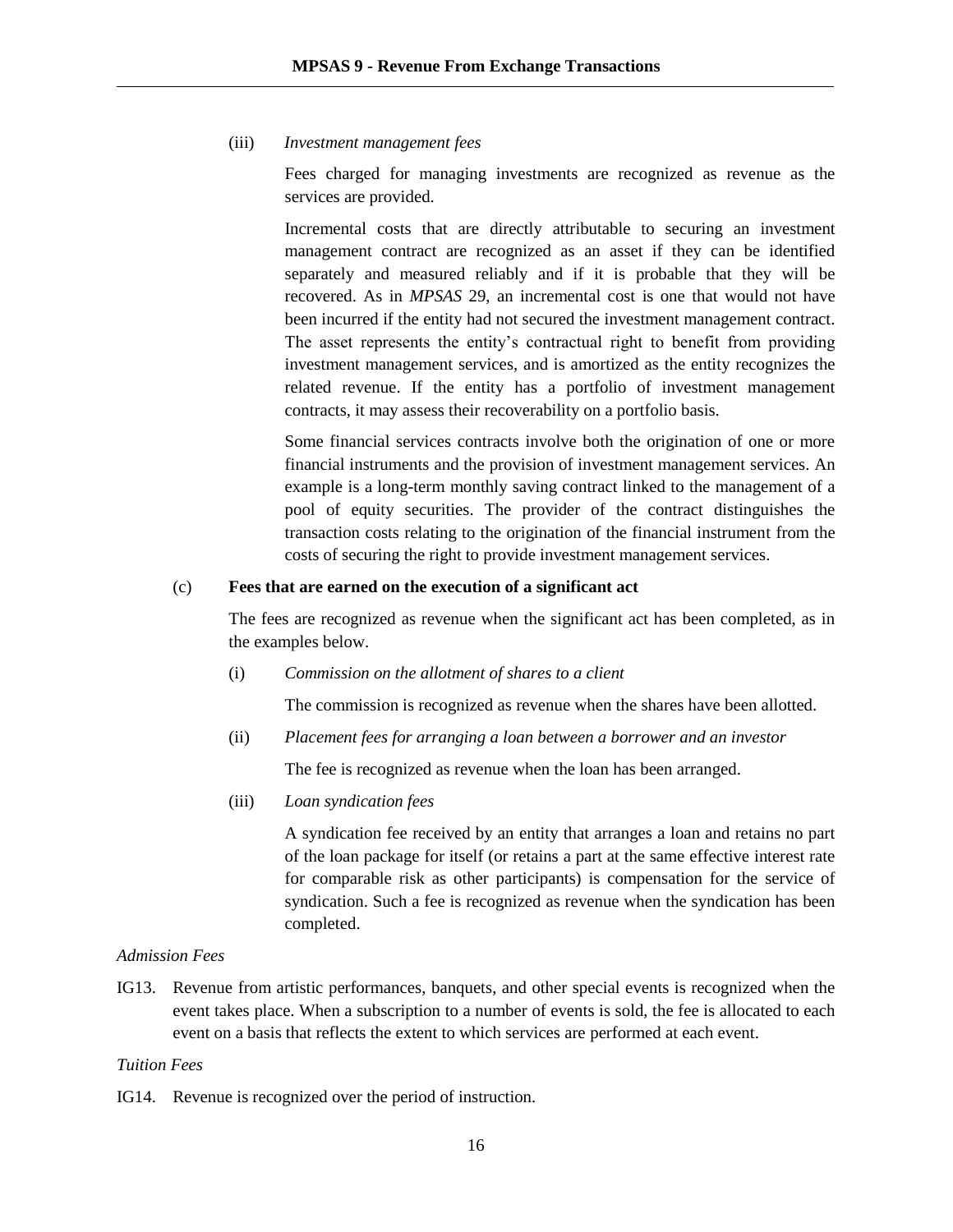#### *Initiation, Entrance, and Membership Fees*

IG15. Revenue recognition depends on the nature of the services provided. If the fee permits only membership, and all other services or products are paid for separately, or if there is a separate annual subscription, the fee is recognized as revenue when no significant uncertainty as to its collectability exists. If the fee entitles the member to services or publications to be provided during the membership period, or to purchase goods or services at prices lower than those charged to non-members, it is recognized on a basis that reflects the timing, nature, and value of the benefits provided.

#### *Franchise or Concession Fees*

IG16. Franchise or concession fees may cover the supply of initial and subsequent services, equipment and other tangible assets, and know-how. Accordingly, franchise or concession fees are recognized as revenue on a basis that reflects the purpose for which the fees were charged. The following methods of franchise or concession fee recognition are appropriate:

#### (a) **Supplies of Equipment and Other Tangible Assets**

The amount, based on the fair value of the assets sold, is recognized as revenue when the items are delivered or title passes.

#### (b) **Supplies of Initial and Subsequent Services**

Fees for the provision of continuing services, whether part of the initial fee or a separate fee, are recognized as revenue as the services are rendered. When the separate fee does not cover the cost of continuing services together with a reasonable return, part of the initial fee, sufficient to cover the costs of continuing services and to provide a reasonable return on those services, is deferred and recognized as revenue as the services are rendered.

#### (c) **Continuing Franchise or Concession Fees**

Fees charged for the use of continuing rights granted by the agreement, or for other services provided during the period of the agreement, are recognized as revenue as the services are provided or the rights used.

#### (d) **Agency Transactions**

Transactions may take place between the franchisor and the franchisee that, in substance, involve the franchisor acting as agent for the franchisee. For example, the franchisor may order supplies and arrange for their delivery to the franchisee at no return. Such transactions do not give rise to revenue.

#### *Fees From the Development of Customized Software*

IG17. Fees from the development of customized software are recognized as revenue by reference to the stage of completion of the development, including completion of services provided for postdelivery service support.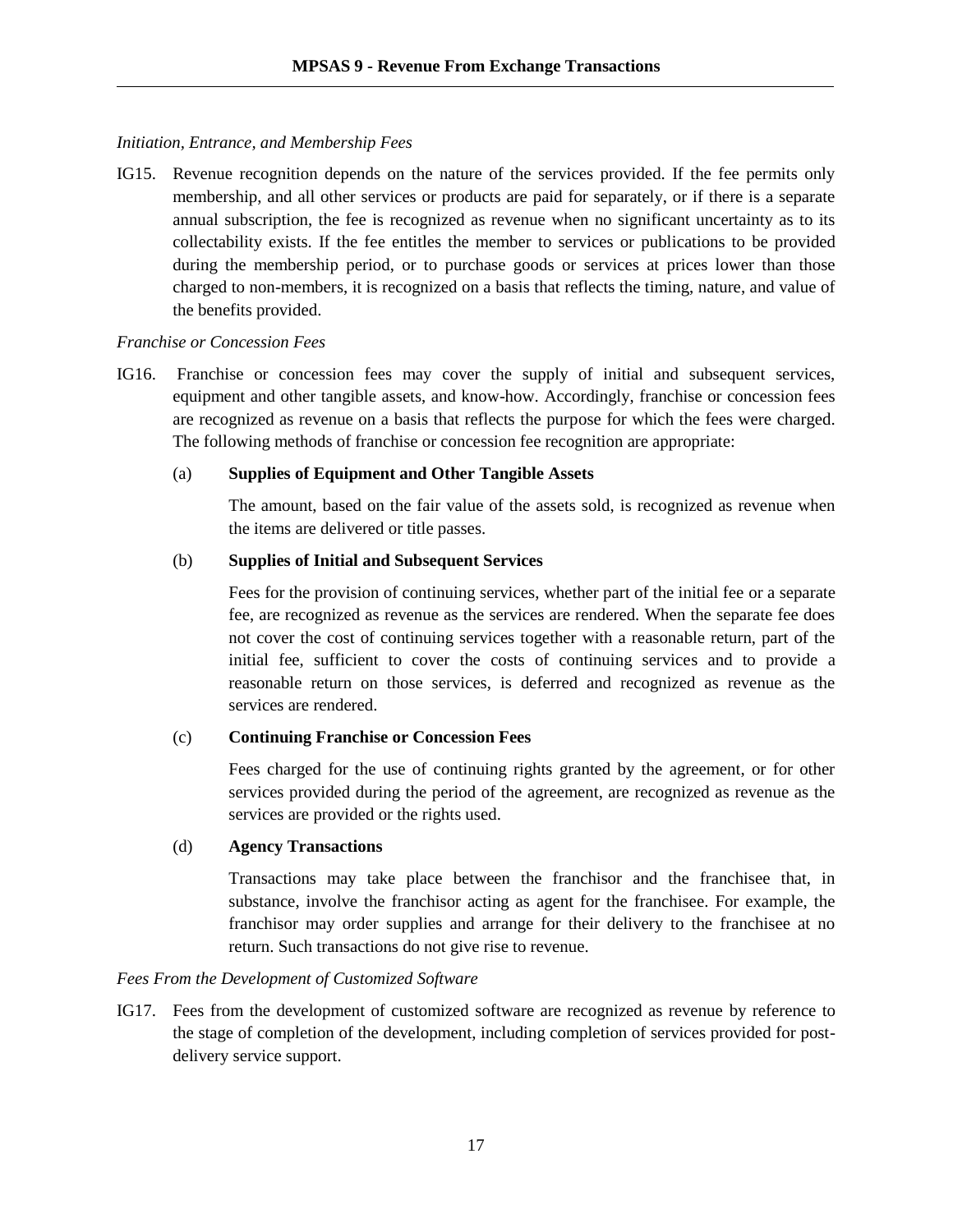#### **Sale of Goods**

*"Bill and Hold" Sales, in Which Delivery is Delayed at the Purchaser's Request but the Purchaser Takes Title and Accepts Billing* 

- IG18. Revenue is recognized when the purchaser takes title, provided:
	- (a) *It is probable that delivery will be made;*
	- (b) *The item is on hand, identified and ready for delivery to the purchaser at the time the sale is recognized;*
	- (c) *The purchaser specifically acknowledges the deferred delivery instructions; and*
	- (d) *The usual payment terms apply.*

Revenue is not recognized when there is simply an intention to acquire or manufacture the goods in time for delivery.

#### IG19. *Goods Shipped Subject to Conditions*

#### (a) **Installation and inspection**

Revenue is normally recognized when the purchaser accepts delivery, and installation and inspection are complete. However, revenue is recognized immediately upon the purchaser's acceptance of delivery when:

- (i) The installation process is simple in nature; or
- (ii) The inspection is performed only for purposes of final determination of contract prices.

#### (b) **On approval when the purchaser has negotiated a limited right of return**

If there is uncertainty about the possibility of return, revenue is recognized when the shipment has been formally accepted by the purchaser or the goods have been delivered and the time period for rejection has elapsed.

#### (c) **Consignment sales under which the recipient (purchaser) undertakes to sell the goods on behalf of the shipper (seller)**

Revenue is recognized by the shipper when the goods are sold by the recipient to a third party.

#### (d) **Cash on delivery sales**

Revenue is recognized when delivery is made and cash is received by the seller or its agent.

*Layaway Sales under Which the Goods are Delivered Only when the Purchaser Makes the Final Payment in a Series of Installments* 

IG20. Revenue from such sales is recognized when the goods are delivered. However, when experience indicates that most such sales are consummated, revenue may be recognized when a significant deposit is received, provided the goods are on hand, identified, and ready for delivery to the purchaser.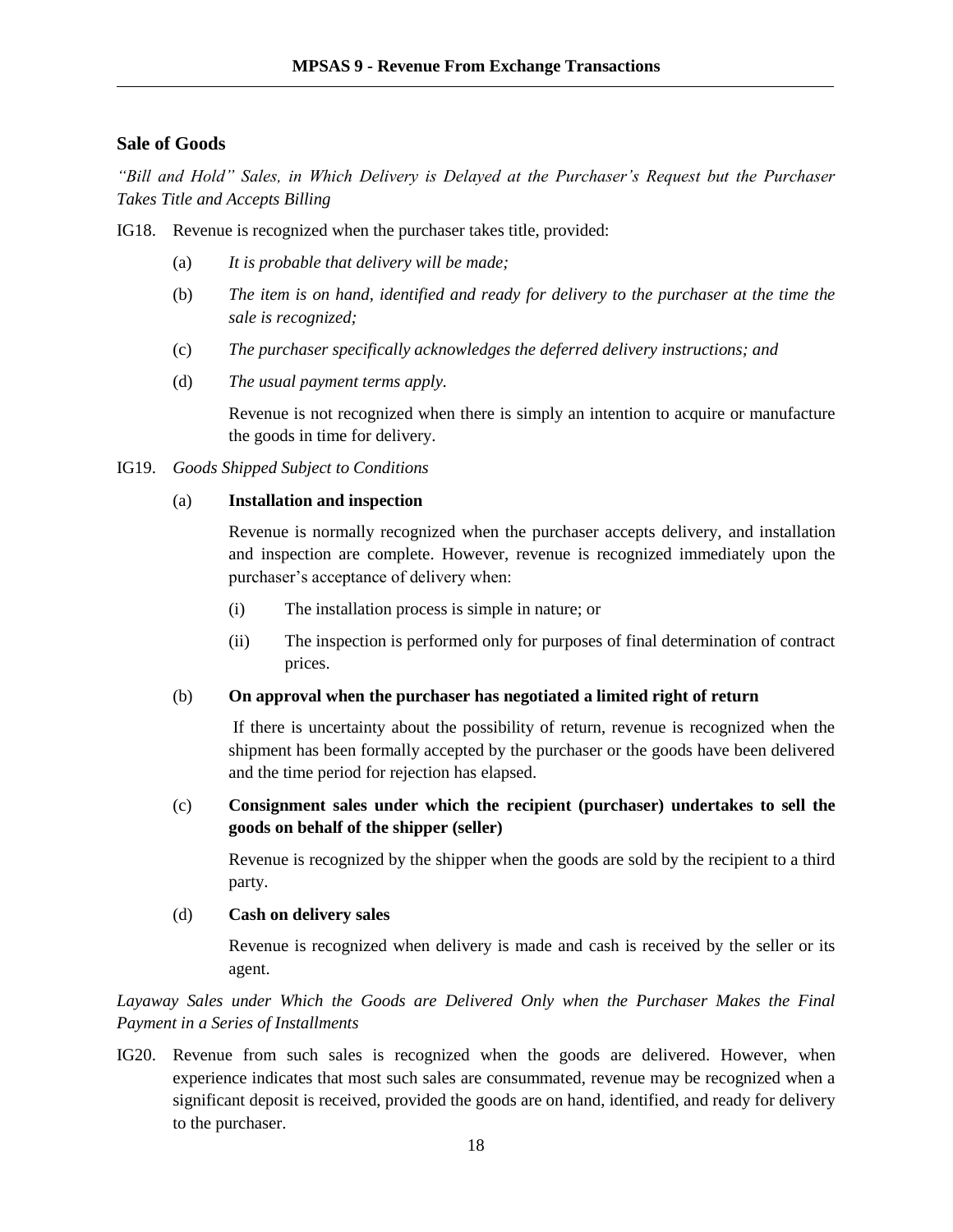*Orders When Payment (or Partial Payment) is Received in Advance of Delivery for Goods Not Presently Held in Inventory; For Example, the Goods are Still to be Manufactured or will be Delivered Directly to the Customer from a Third Party* 

IG21. Revenue is recognized when the goods are delivered to the purchaser.

*Sale And Repurchase Agreements (Other than Swap Transactions) under Which the Seller Concurrently Agrees to Repurchase the Same Goods at a Later Date, or when the Seller has a Call Option to Repurchase, or the Purchaser has a Put Option to Require the Repurchase by the Seller of the Goods* 

IG22. The terms of the agreement need to be analyzed to ascertain whether, in substance, the seller has transferred the risks and rewards of ownership to the purchaser, and hence revenue is recognized. When the seller has retained the risks and rewards of ownership, even though legal title has been transferred, the transaction is a financing arrangement and does not give rise to revenue.

#### *Sales to Intermediate Parties, Such as Distributors, Dealers, or Others for Resale*

IG23. Revenue from such sales is generally recognized when the risks and rewards of ownership have passed. However, when the purchaser is acting, in substance, as an agent, the sale is treated as a consignment sale.

#### *Subscriptions to Publications and Similar Items*

IG24. When the items involved are of similar value in each time period, revenue is recognized on a straight line basis over the period in which the items are dispatched. When the items vary in value from period to period, revenue is recognized on the basis of the sales value of the item dispatched in relation to the total estimated sales value of all items covered by the subscription.

#### *Installment Sales, under which the Consideration is Receivable in Installments*

IG25. Revenue attributable to the sales price, exclusive of interest, is recognized at the date of sale. The sale price is the present value of the consideration, determined by discounting the installments receivable at the imputed rate of interest. The interest element is recognized as revenue as it is earned, on a time proportion basis that takes into account the imputed rate of interest.

#### *Real Estate Sales*

- IG26. Revenue is normally recognized when legal title passes to the purchaser. However, in some jurisdictions the equitable interest in a property may vest in the purchaser before legal title passes, and therefore the risks and rewards of ownership have been transferred at that stage. In such cases, provided that the seller has no further substantial acts to complete under the contract, it may be appropriate to recognize revenue. In either case, if the seller is obliged to perform any significant acts after the transfer of the equitable and/or legal title, revenue is recognized as the acts are performed. An example is a building or other facility on which construction has not been completed.
- IG27. In some cases, real estate may be sold with a degree of continuing involvement by the seller, such that the risks and rewards of ownership have not been transferred. Examples are:
	- (a) Sale and repurchase agreements that include put and call options; and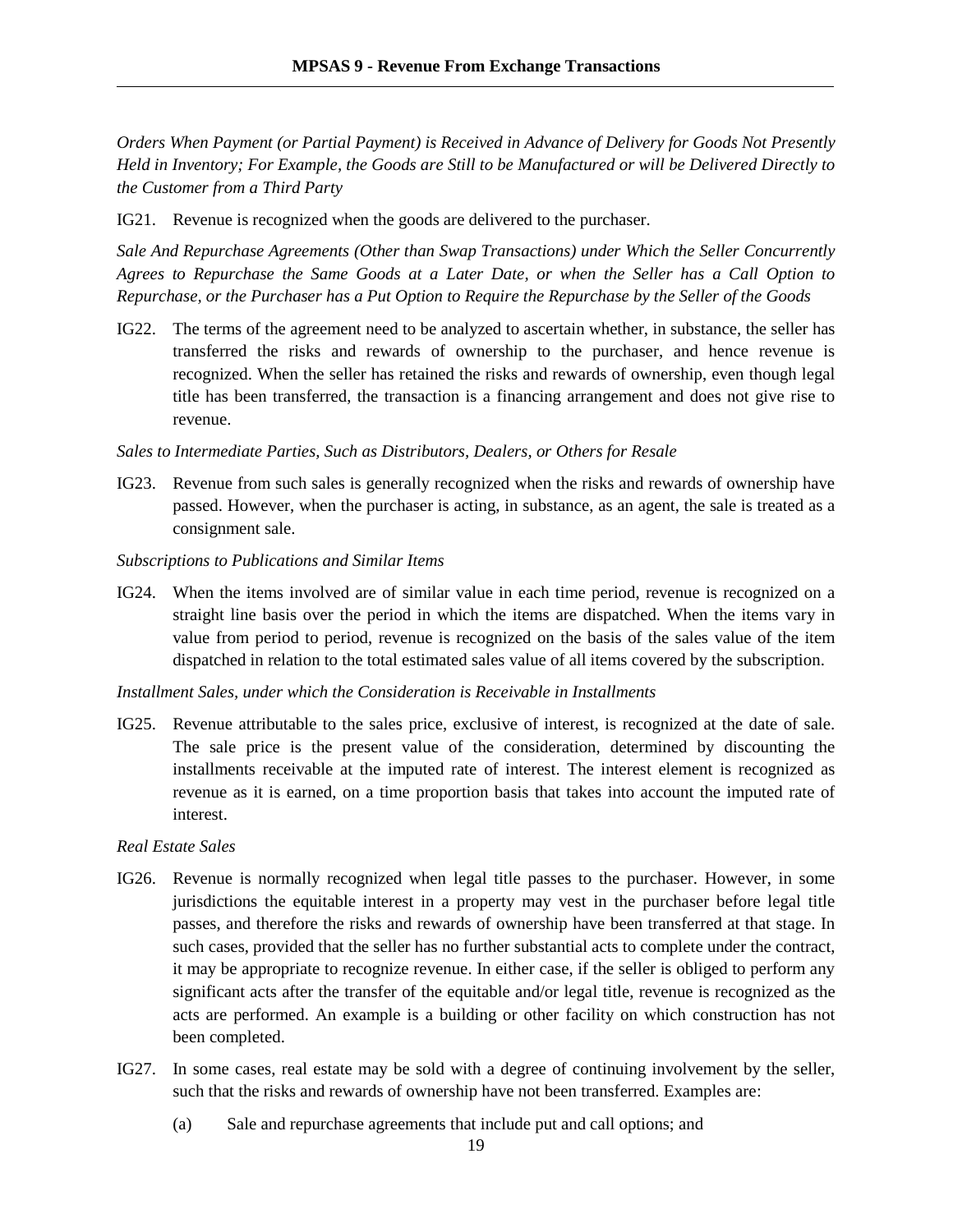(b) Agreements whereby the seller guarantees occupancy of the property for a specified period, or guarantees a return on the purchaser's investment for a specified period.

In such cases, the nature and extent of the seller's continuing involvement determines how the transaction is accounted for. It may be accounted for as a sale, or as a financing, leasing, or some other profit-sharing arrangement. If it is accounted for as a sale, the continuing involvement of the seller may delay the recognition of revenue.

IG28. A seller must also consider the means of payment and evidence of the purchaser's commitment to complete payment. For example, when the aggregate of the payments received, including the purchaser's initial down payment, or continuing payments by the purchaser, provide insufficient evidence of the purchaser's commitment to complete payment, revenue is recognized only to the extent cash is received.

#### **Interest, Royalties, and Dividends or Similar Distributions**

#### *License Fees and Royalties*

- IG29. Fees and royalties paid for the use of an entity's assets (such as trademarks, patents, software, music copyright, record masters, and motion picture films) are normally recognized in accordance with the substance of the agreement. As a practical matter, this may be on a straight line basis over the life of the agreement, for example, when a licensee has the right to use certain technology for a specified period of time.
- IG30. An assignment of rights for a fixed fee or non-refundable guarantee under a non-cancelable contract that:
	- (a) Permits the licensee to exploit those rights freely; and
	- (b) The licensor has no remaining obligations to perform is, in substance, a sale.

An example is a licensing agreement for the use of software when the licensor has no obligations subsequent to delivery. Another example is the granting of rights to exhibit a motion picture film in markets where the licensor has no control over the distributor, and expects to receive no further revenues from the box office receipts. In such cases, revenue is recognized at the time of sale.

IG31. In some cases, whether or not a license fee or royalty will be received is contingent on the occurrence of a future event. In such cases, revenue is recognized only when it is probable that the fee or royalty will be received, which is normally when the event has occurred.

#### **Recognition and Measurement**

*Determining whether an entity is acting as a principal or as an agent (2010 amendment)* 

IG32. Paragraph 12 states that "in an agency relationship, the gross inflows of economic benefits or service potential include amounts collected on behalf of the principal and which do not result in increases in net assets/equity for the entity. The amounts collected on behalf of the principal are not revenue. Instead, revenue is the amount of any commission received or receivable for the collection or handling of the gross flows." Determining whether an entity is acting as a principal or as an agent requires judgment and consideration of all relevant facts and circumstances.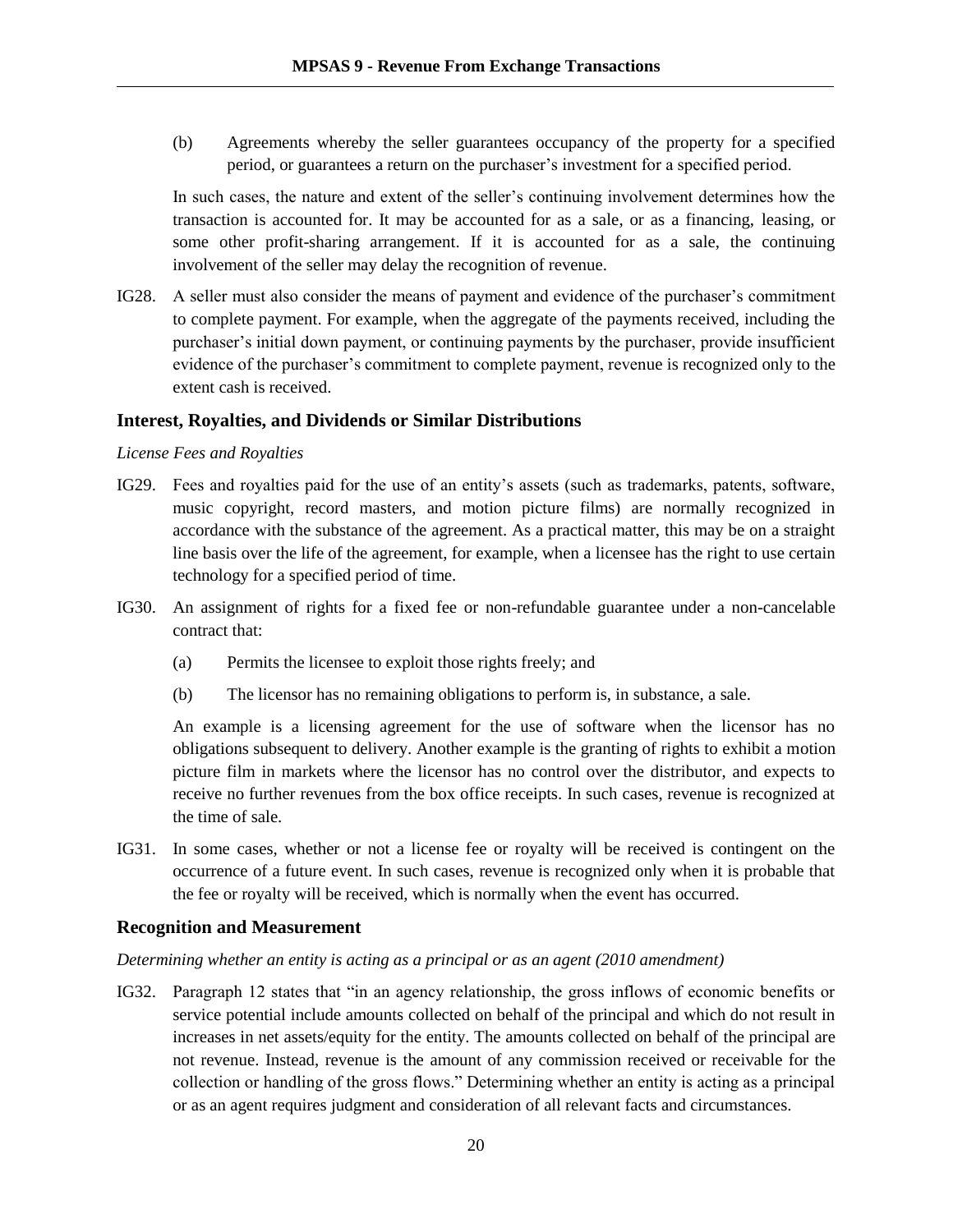- IG33. An entity is acting as a principal when it has exposure to the significant risks and rewards associated with the sale of goods or the rendering of services. Features that indicate that an entity is acting as a principal include:
	- (a) The entity has the primary responsibility for providing the goods or services to the customer or for fulfilling the order, for example by being responsible for the acceptability of the products or services ordered or purchased by the customer;
	- (b) The entity has inventory risk before or after the customer order, during shipping or on return;
	- (c) The entity has latitude in establishing prices, either directly or indirectly, for example by providing additional goods or services; and
	- (d) The entity bears the customer's credit risk for the amount receivable from the customer.
- IG34. An entity is acting as an agent when it does not have exposure to the significant risks and rewards associated with the sale of goods or the rendering of services. One feature indicating that an entity is acting as an agent is that the amount the entity earns is predetermined, being either a fixed fee per transaction or a stated percentage of the amount billed to the customer.